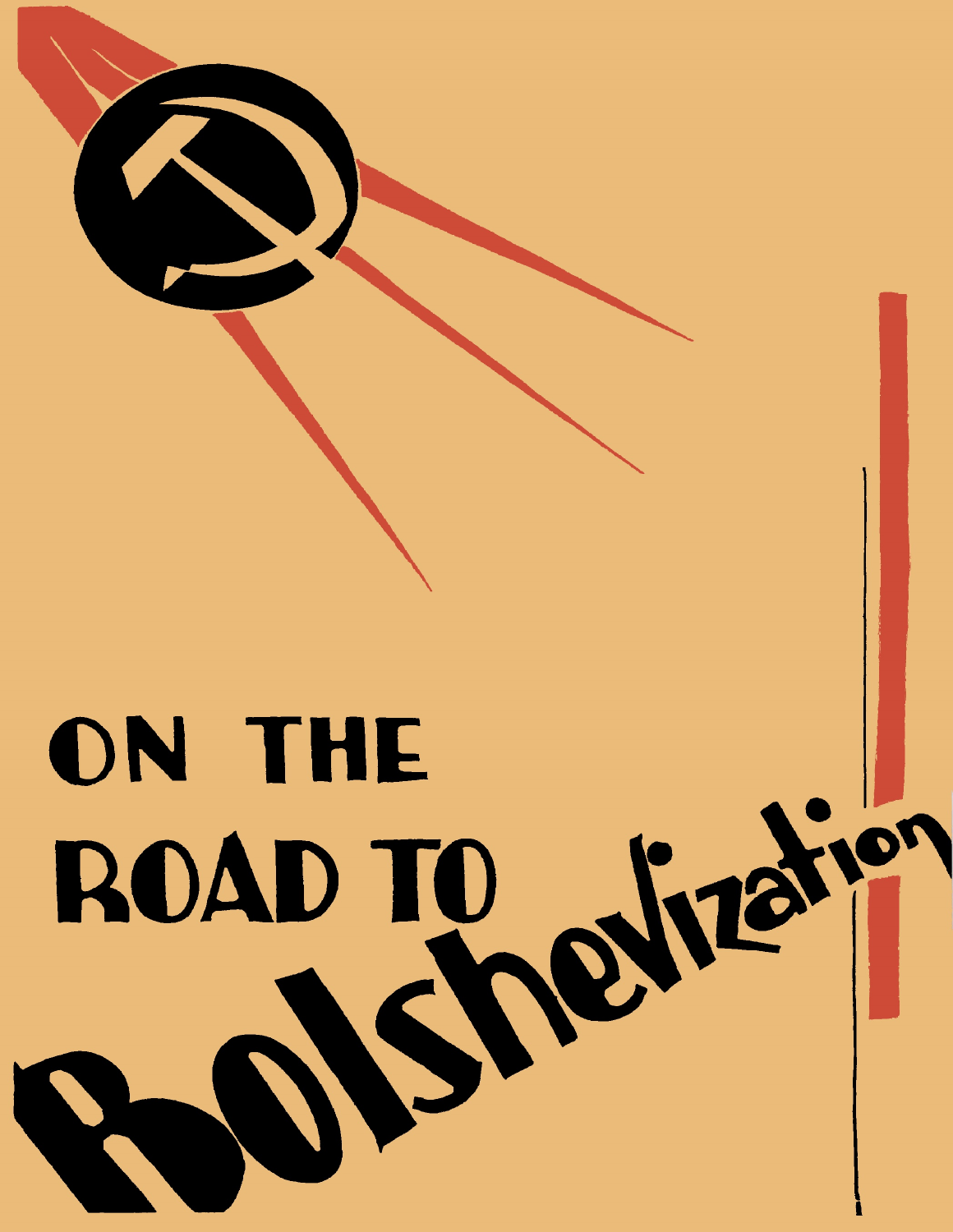Printed in the U.S.A.

*First Edition—August 1, 1929*

Workers Library Publishers, Inc.

*Copyright 1929*

39 East 125th Street, New York, N. Y.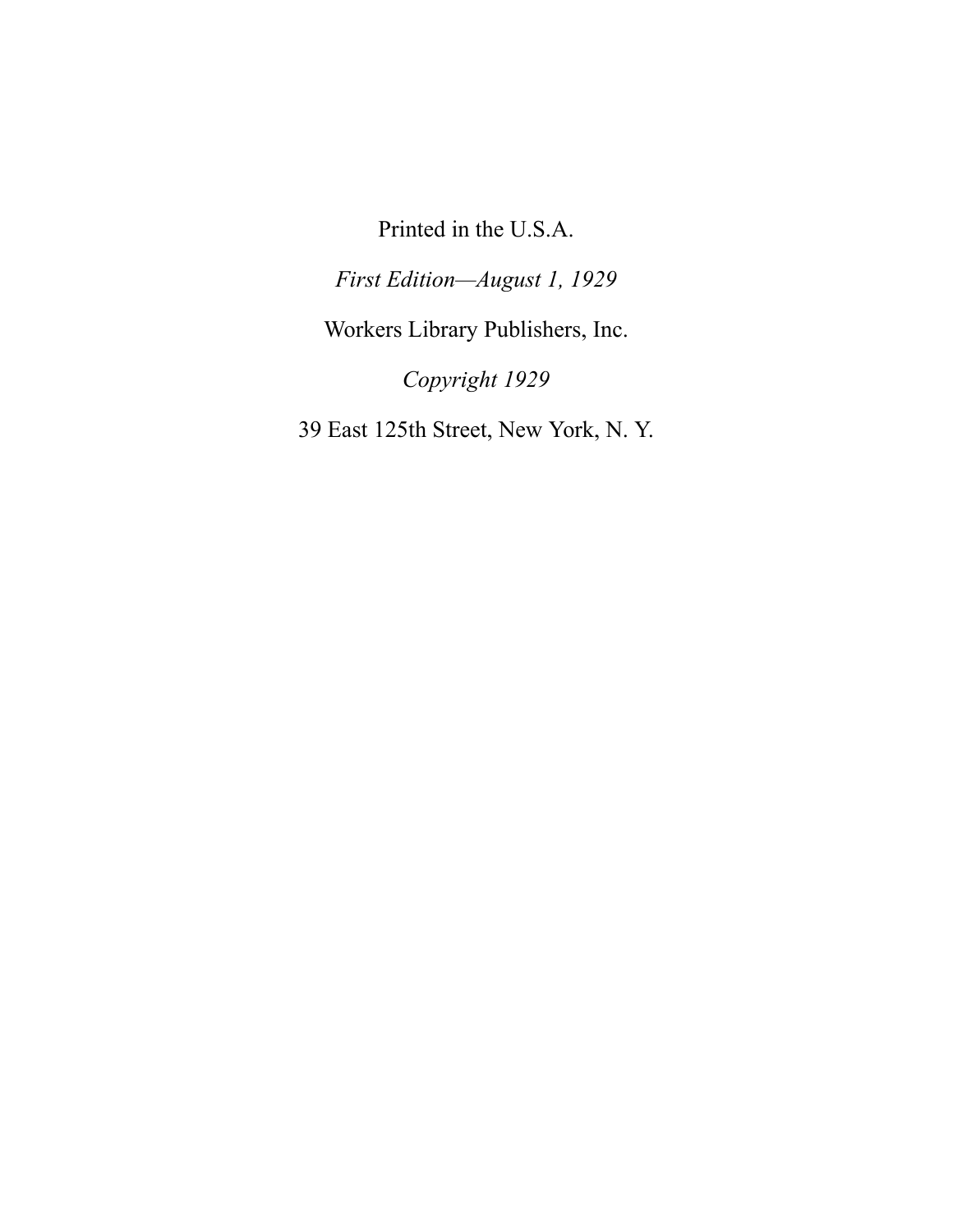## **Contents**

[Part 1. Introduction](#page-3-0) [Part 2. Excerpts from Theses of Sixth World Congress](#page-4-0) [Part 3. Open Letter from the Comintern to Sixth Convention of the](#page-16-0) C.P.U.S.A. [Part 4. Address of the Comintern to the Membership of the C.P.U.S.A.](#page-30-0) [Part 5. Decision of Central Committee of C.P.U.S.A.](#page-40-0)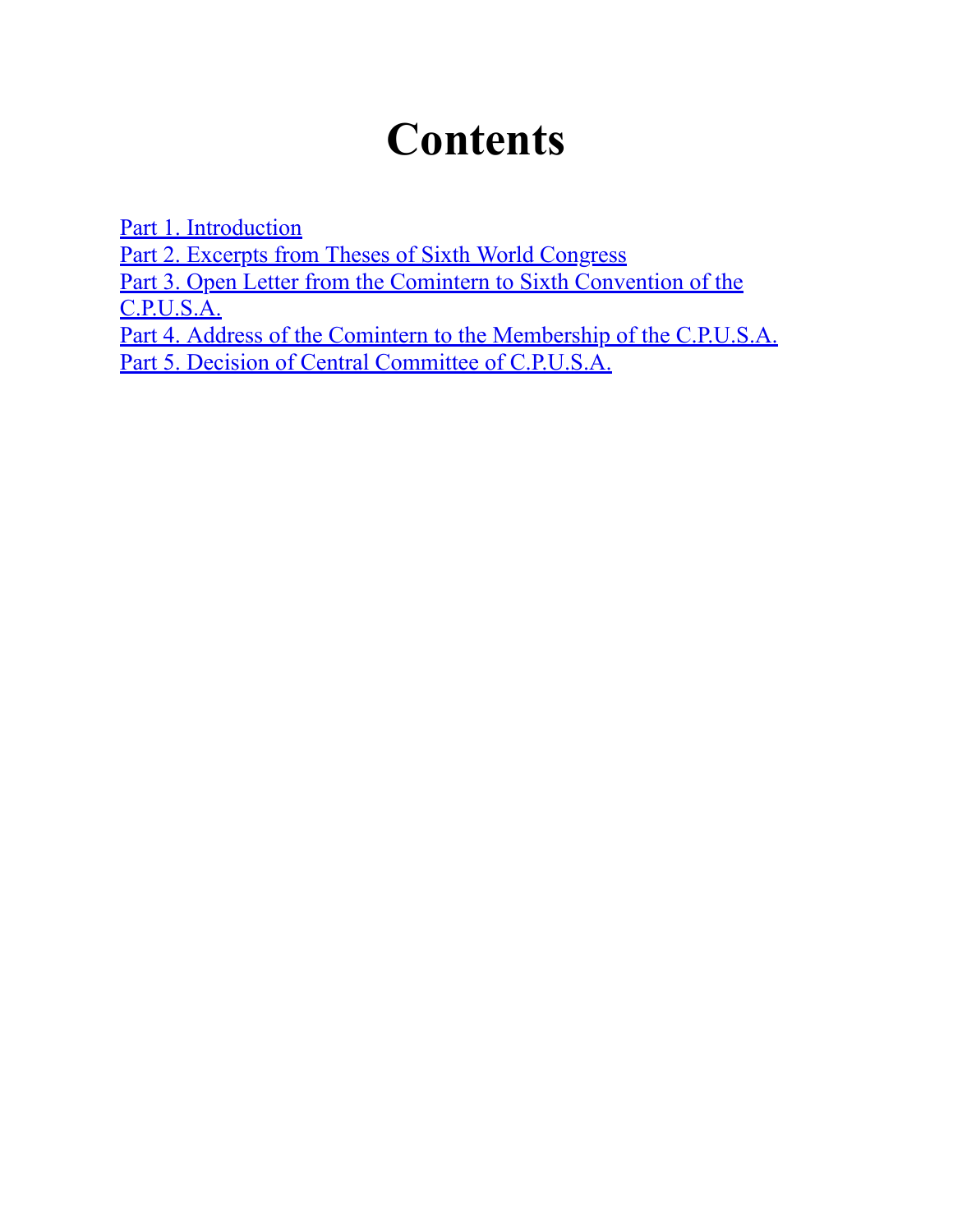#### **Part 1.** *Introduction*

<span id="page-3-0"></span>The ever sharpening class struggles and the feverish preparations of the American capitalists for war against the workers' Republic of Russia as well as for war against their imperialist rivals raise most difficult and most important problems before the American Communists. The substance of these problems is the mobilization of the American workers for the class war.

A Bolshevik Party must be organizationally and ideologically a monolithic party, hewn of one piece. Our American Party is not yet a Bolshevik Party. It is rent by a factional struggle of years' standing. This factionalism has weakened the power of resistance of the Party against opportunist influences. The problem of mobilizing the American workers for the class war, therefore, presented itself to our Party, before all, in the form of a problem of mobilizing its own forces.

It was necessary that factionalism should be eradicated in order to establish the indispensable organizational unity. It was necessary to combat all influences in the Party of petty-bourgeois ideology, to fight against all opportunist tendencies and all right deviations in order to insure the ideological unity of the Party.

In our American Communist Party, however, the opportunist influences had grown strong enough to put up resistance against the process of preparation. To break this resistance, the leadership of our International Party, the Communist International had to help.

This little booklet contains a collection of decisions of our International Leadership concerning the tasks and the problems of our Party. We Communists must study them carefully. In the application of these decisions lies our preparation for the tasks ahead of us. The accomplishment of these tasks is our revolutionary duty.

Central Committee of the C.P.U.S.A.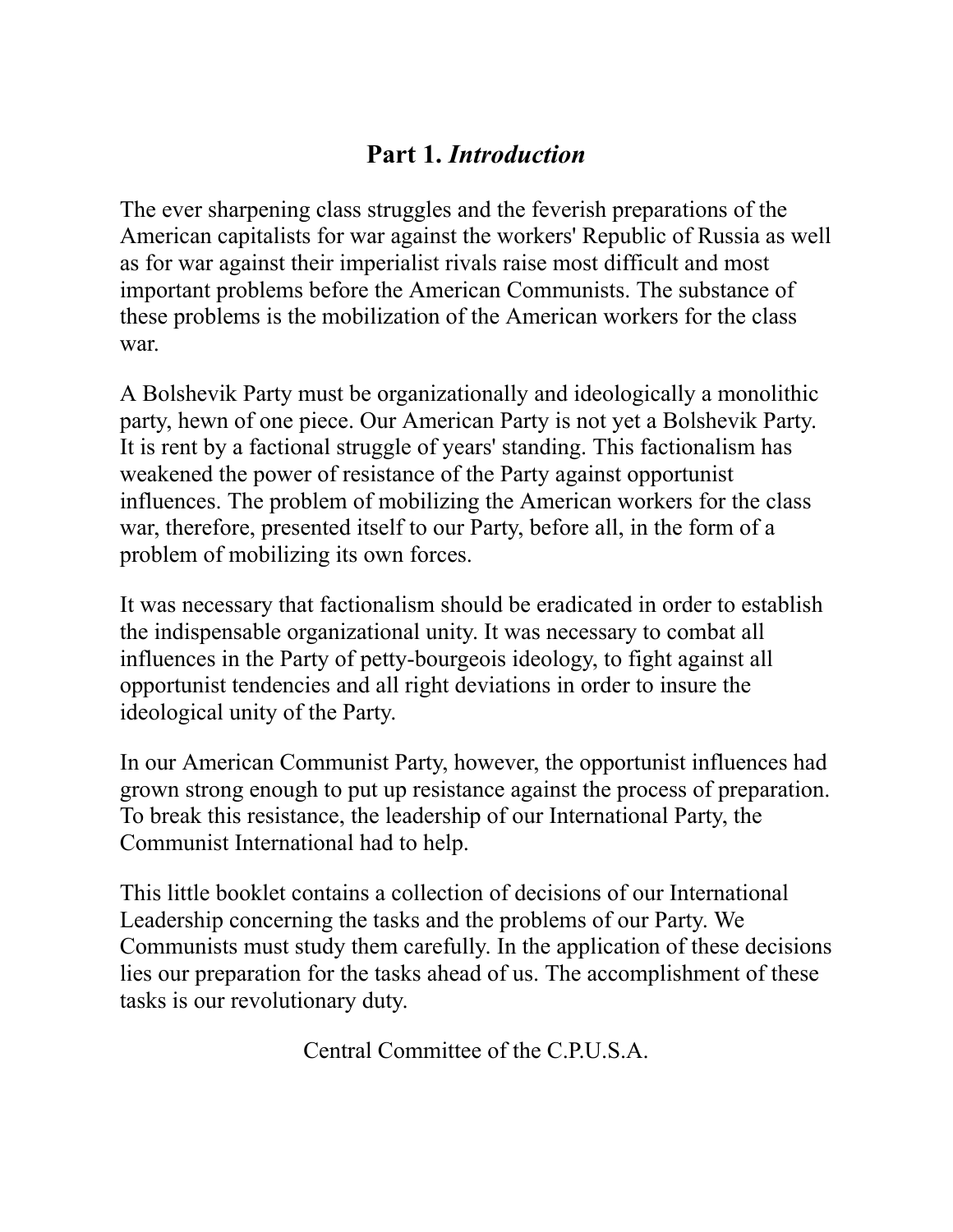#### **Part 2.** *Excerpts from Theses of Sixth World Congress*

<span id="page-4-0"></span>After the first world imperialist war the international Labor movement passed through a series of historical phases of development, expressing various phases of the general crisis of the capitalist system.

The *first* period was the period of extremely acute crisis of the capitalist system, and of direct revolutionary action on the part of the proletariat. This period reached its apex of development in 1921, and culminated, on the one hand, with the victory of the U.S.S.R. over the forces of foreign intervention and internal counter-revolution and with the consolidation of the Communist International. On the other hand, it ended with a series of severe defeats for the Western European proletariat and the beginning of the general capitalist offensive. The final link in the chain of events in this period was the defeat of the German proletariat in 1923. This defeat marked the starting point of the *second* period, a period of gradual and partial stabilization of the capitalist system, of the restoration of capitalist economy, of the development and expansion of the capitalist offensive and of the continuation of the defensive battles fought by the proletarian army weakened by severe defeats. On the other hand, this was a period of rapid restoration in the U.S.S.R., of extremely important successes in the work of building up socialism, and also of the growth of the political influence of the Communist Parties over the broad masses of the proletariat. Finally came the *third* period, which, in the main, is the period in which capitalist economy is exceeding the pre-war level, and in which the economy of the U.S.S.R. is also almost simultaneously exceeding the pre-war level (the beginning of the so-called "reconstruction period," the further growth of the socialist forms of economy on the basis of a new technique). For the capitalist system this is the period of rapid development of technique and accelerated growth of cartels and trusts, and in which tendencies of development towards State capitalism are observed. At the same time, it is a period of intense development of the contradictions of world capitalism, operating in forms determined by the whole of the preceding process of the crisis of capitalism (contraction of markets, the U.S.S.R., colonial movements, growth of the inherent contradictions of imperialism). This third period, in which the contradiction between the growth of the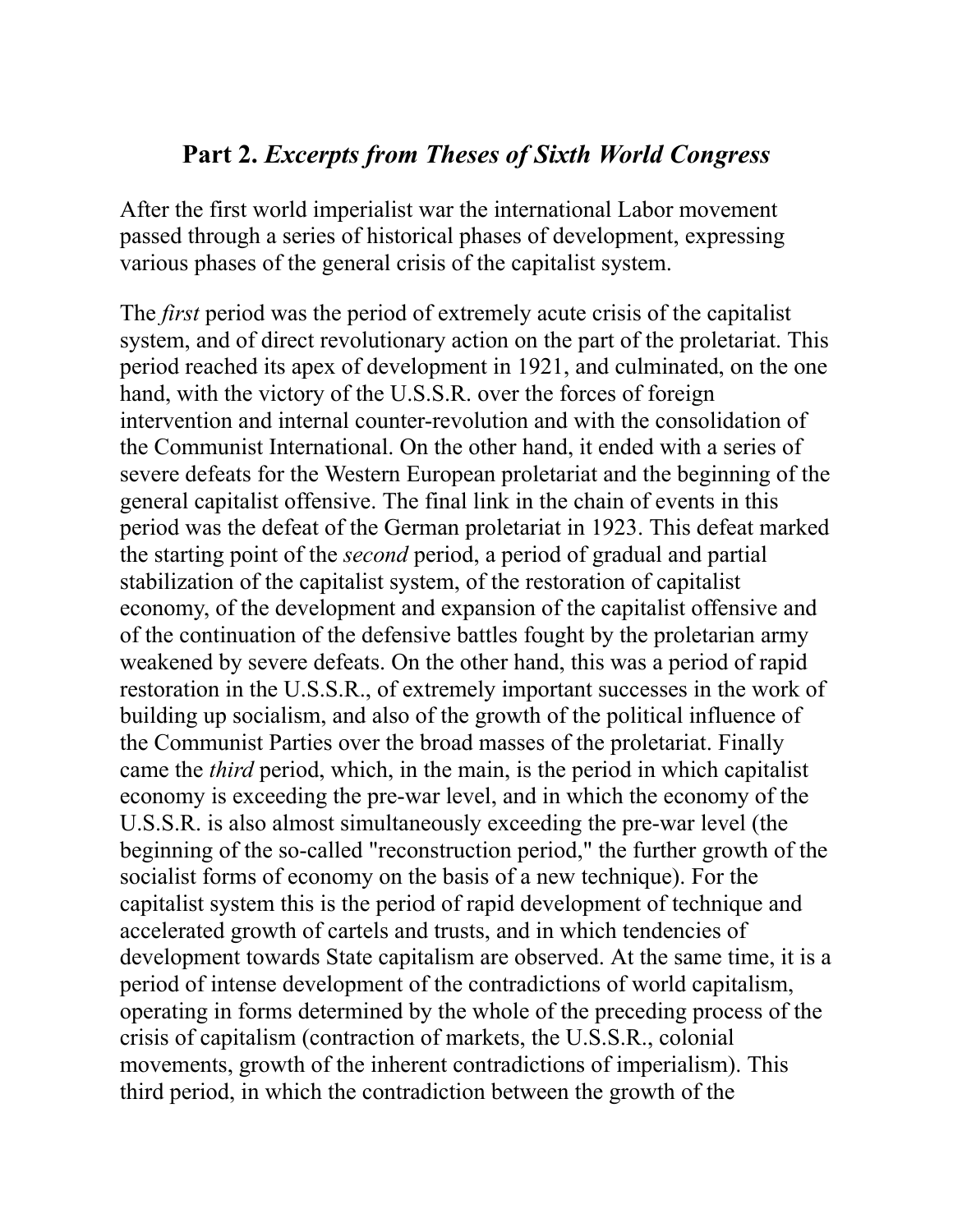productive forces and the contraction of markets become particularly accentuated, is inevitably giving rise to a fresh series of imperialist wars: among the imperialist States themselves, wars of the imperialist States against the U.S. S.R., wars of national liberation against imperialism and imperialist intervention, and to gigantic class battles. The intensification of all *international antagonisms* (antagonisms between the capitalist States and the U.S.S.R., the military occupation of Northern China—which is the beginning of the partition of China—the mutual struggles between the imperialists, etc.), the intensification of the internal antagonisms in capitalist countries (the swing to the left of the masses of the working class, growing acuteness of the class struggle), and the wide development of *colonial movements* (China, India and Syria), which are taking place in this period, will inevitably lead—through the further development of the contradictions of capitalist stabilization—to capitalist stabilization becoming still more precarious and to the severe intensification of the general crisis of capitalism.

There is not the slightest doubt that considerable progress has been made in the technique of industry in a number of capitalist countries. In some countries (United States, Germany) it has assumed the character of a technical revolution. The gigantic growth in the employment of internal combustion engines, electrification, the development of the chemical industry, the new methods of producing synthetic fuels and raw materials (benzine, artificial silk, etc.), the employment of light metals and the extensive development of automobile transport on the one hand, and the new forms of organization of labor, which is linked up with the extraordinarily rapid development of the endless chain system on the other, have revived the productive forces of capitalism. On this basis foreign trade is expanding and the export of capital is increasing to an extraordinary degree. The relative importance of the latter form of economic intercourse between countries has grown considerably compared with pre-war times.

In the sphere of economics is observed an exceptionally rapid growth of capitalist monopoly (cartels, trusts and banking consortiums) which are exercising increasing influence on agriculture. Simultaneously with the organization of capital in cartels and trusts on a "national" scale, there is an increase *in the growth of international finance capitalist combines*. At the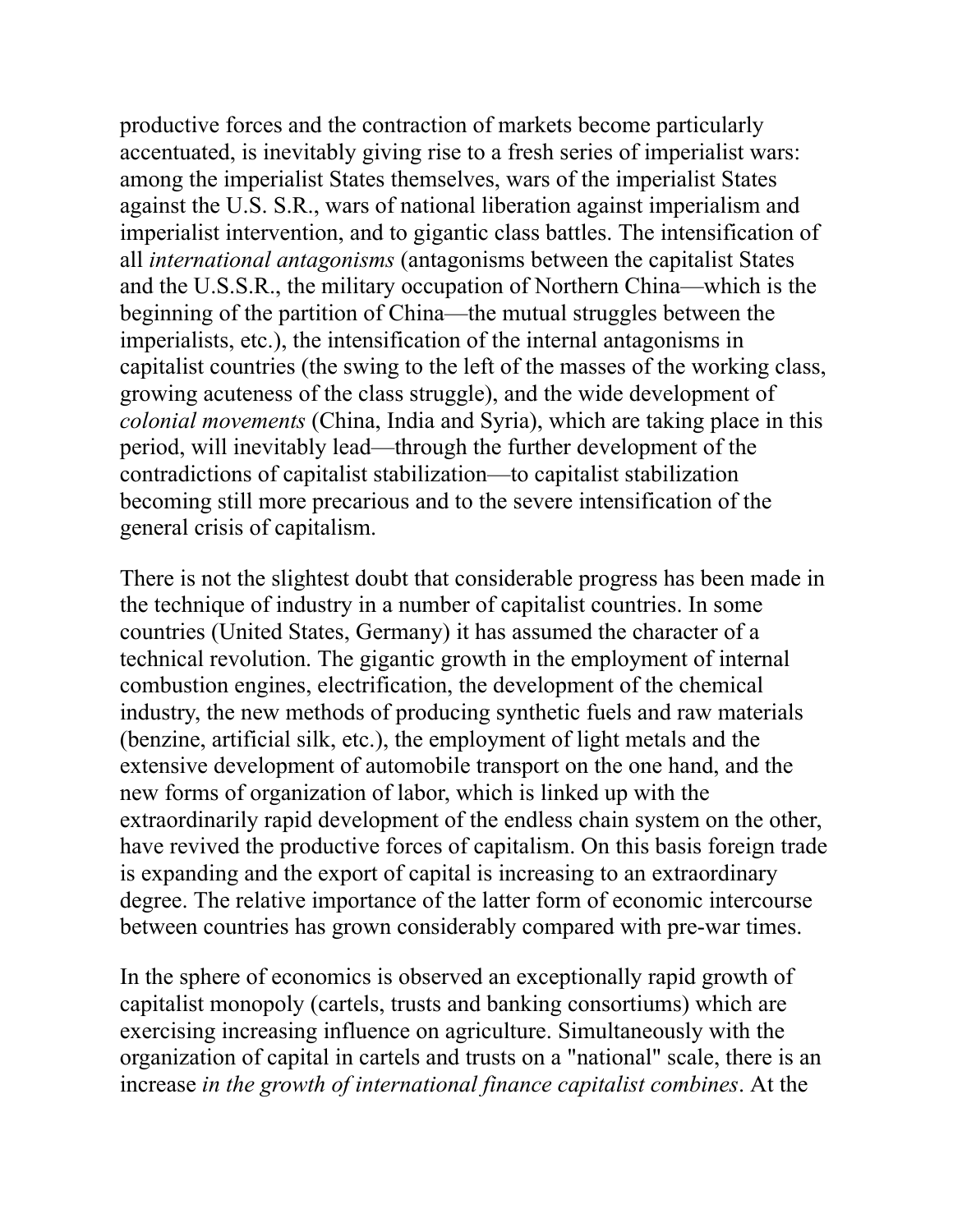same time a growth is observed in State capitalist tendencies, both in the form of State capitalism proper (State electrical stations, municipal industrial and transport enterprises), as well as in the form of the merging of private enterprises with the organs of the State.

Meanwhile the general crisis of capitalism is assuming new forms and is developing special and specific contradictions, which arise out of the radical structural changes that have taken place in the world economic system. The transference of the economic center of capitalism from Europe to America and the growing efforts of Europe, now recovered and trustified, to liberate herself from the economic domination of the United States; the development of capitalism in colonial and semi-colonial countries; the disproportion between the rate of growth of the economic and military power of certain countries and the dimensions of their colonial possessions; the danger threatening the positions of the imperialists in the colonies, primarily in China; the development of the U.S.S.R.—the counter-balance to the world capitalist system which revolutionizes the working class of all countries, and the toiling masses of the colonies—all these contradictions cannot but lead, in the final analysis, to another explosion.

The growing productive forces of capitalism come more and more into conflict with the restricted internal markets—which have contracted as a result of the state of ruin prevailing in a number of imperialist countries after the war, the growing pauperization of the peasant masses in the colonies—as well as with the structure of post-war world industry, the inherent contradictions of which have greatly increased and become more complicated as a result of the new, fundamental, antagonism that exists between the U.S.S.R. and the capitalist countries. The disturbance of the equilibrium between America and Europe finds most striking expression in the so-called "German problem" and in the decline of British imperialism. Germany, having rapidly achieved a high level of development—thanks to a considerable degree to American capital—and compelled to pay reparations and interest on loans, cannot find sufficient markets for the export of her commodities and the whole system of her relationships is maintained by means of repeated additions of American credits, which in their turn increase the competitive power of Germany in the world market.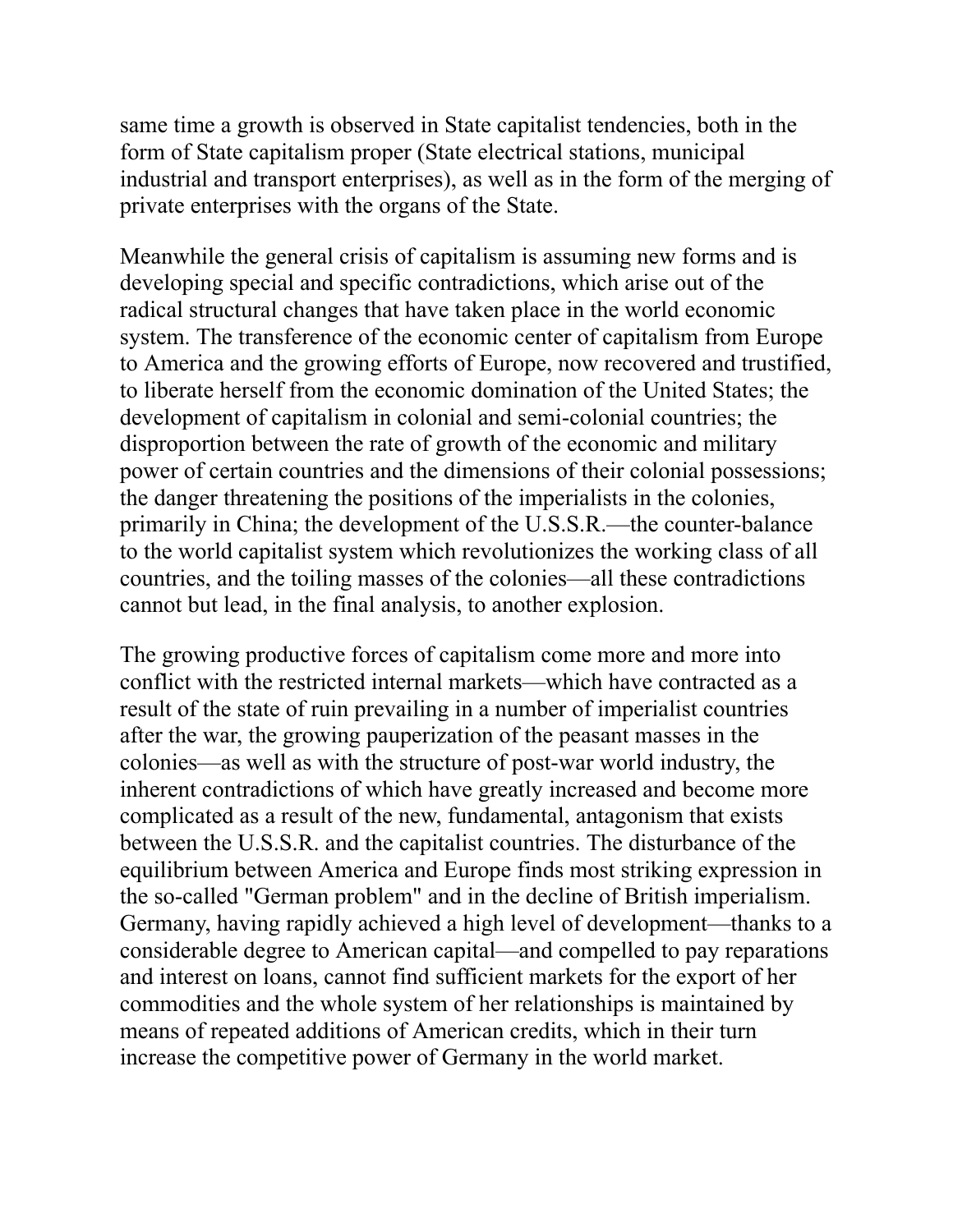The successes achieved in technique and organization have helped to create chronic mass unemployment in the leading industrial countries. The unemployed army of today far exceeds in numbers the industrial reserve army of pre-war times, and is not absorbed completely even in periods of boom. In the United States, for example, where the greatest successes have been achieved in technique, we have simultaneously with a powerful increase in production, a diminution in the amount of labor power employed by capital in industry. Even in those countries where great technical successes have been achieved, rationalization, which, while causing an enormous expansion of production, results in the intensification of labor to the utmost, to a murderous speeding up of labor and to an unparalleled exhaustion of human labor power. The mechanization of the labor process enables the capitalists to employ unskilled labor to a greater extent (woman and child-labor), and generally to substitute unskilled labor power for skilled labor power.

The attempts to alleviate these difficulties by forming European and international cartels merely reproduce on an expanded basis and in new forms (the introduction of the quota system, the struggle for enterprises not yet absorbed by cartels, etc.), the competitive struggle between Great Britain and the European Continental States, as well as on the Continent of Europe itself, which is politically and economically broken up into fragments and covered with a network of tariff barriers.

Under such conditions the problem of markets and spheres of investments becomes extraordinarily acute. Hence the maturing of a new series of gigantic military conflicts, of wars of intervention against the U.S.S.R., and the intervention now proceeding at full pace in China. Therefore, the development of the contradictions of capitalist stabilization inevitably leads, in the final analysis, to the present "stabilization" period growing into a period of gigantic cataclysms.

The transference of the world's economic center to the United States of America and the increase in the latter's imperialist aggressiveness resulting from that, must be regarded as an important factor in the modern development of capitalism generally. As permanent creditor of Europe, the United States represents the lever of Central European revival; at the same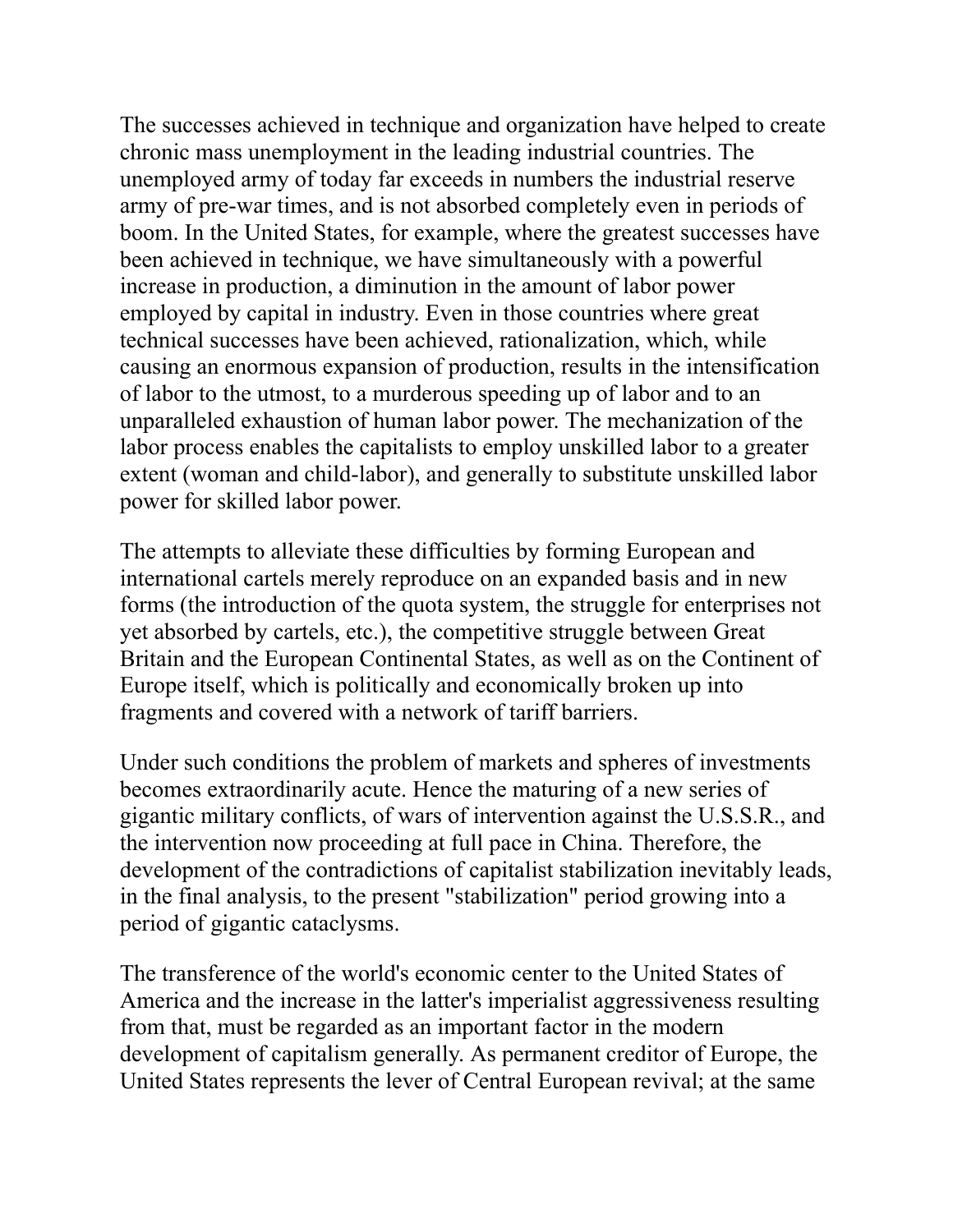time, however, she is strengthening her own position in almost all parts of the globe. As a result of the squeezing out of British capital, South America is gradually becoming an enormous "sphere of influence" of the United States, who suppresses all resistance on the American Continent with blood and iron (Nicaragua, etc.); Canada, and even Australia, are more and more gravitating towards so-called "economic co-operation," *in which the hegemony of the United States is assured beforehand*. All over the world the United States is developing extensive plans to secure possession of the most important sources of raw materials, to weaken Great Britain's position by destroying her monopoly in oil and rubber, and her raw cotton base in Egypt, the Sudan, etc. In Africa, the United States is developing extensive plans directed towards undermining the power of Great Britain in the cotton-growing industry; in China, in conflict with Japan and England, she holds the stronger position, and while screening herself for the time being behind the principle of the "open door," she is, in fact, taking part in the partition of China. Thus North American imperialism is more and more passing from the policy of so-called "peaceful penetration" to the policy of direct military, colonial occupation.

The rapid expansion of the United States inevitably brings her interests into conflict with the interests of decaying, but still extremely powerful, British imperialism. The antagonisms between the Dollar Republic, with her rapid rate of development and relatively small colonial possessions, and the declining British colonial Empire, with its gigantic colonial monopoly, represents the pivot of international antagonisms in the present period, and it is precisely here that the complications of future struggles for a redistribution of the colonial (and not only of the colonial) world are maturing, Anglo-American "co-operation" has changed into fierce Anglo-American rivalry, which widens the prospects of a gigantic conflict of forces.

In the great majority of capitalist countries at the present time the politics of the bourgeoisie are determined by two main tasks: first, to further increase "competitive power," *i.e.* to further develop capitalist rationalization, and, second, to prepare for war. From the *social-class* standpoint bourgeois politics leads, on the one hand, to increased pressure upon the working class and to an increase in the rate of exploitation. On the other hand, they lead to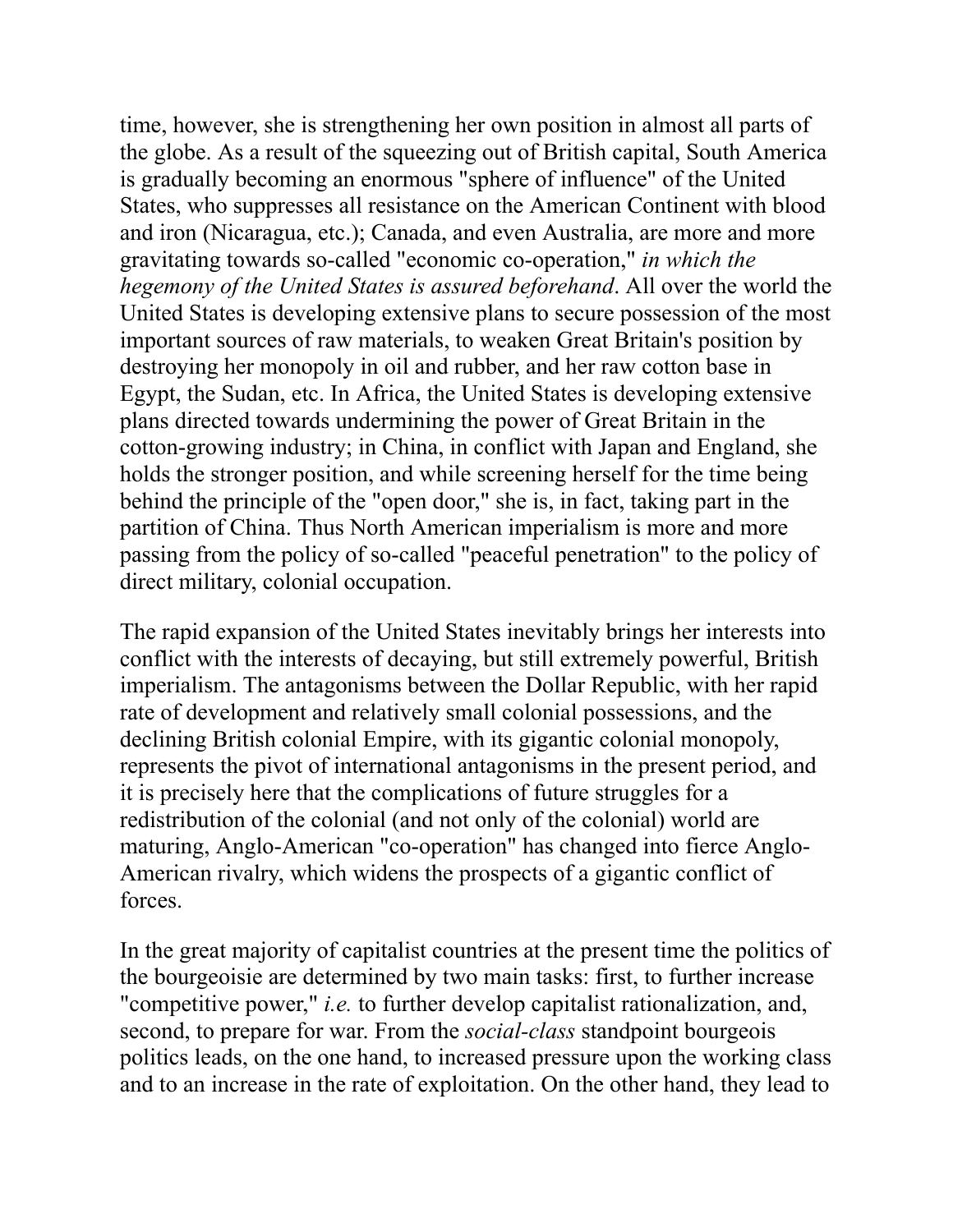the employment of "compensating" methods of economic and political corruption, the conscious vehicle of which social-democracy is more and more becoming.

The centralization of capital and the absorption, through the medium of the banking system, of large landed property into the general finance capitalist organizations, help more and more to consolidate the combined forces of the big exploiters, whose organizations are becoming directly grafted to the organs of State power. While the system known as *war* State capitalism, to a considerable degree, represented a system of "siege economics," which was "abolished" at the conclusion of the war, the growth of State capitalist tendencies on the other hand, which at the present time is based on the growth of productive forces and the rapid centralization of industry, is objectively a prerequisite for military economic mobilization for future conflicts. The shifting in the weight of the productive forces in the direction of the chemical industry, which is of first-class importance in modern warfare, still further enhances the significance of this fact.

This evolution in the relationships between the State power and private capitalist organizations, the concentration of all the bourgeois forces in the bourgeois State, gives rise in all capitalist countries to a reactionary evolution of the whole of the so-called "bourgeois State system." This evolution which is the characteristic expression of the present critical period of capitalism, finds expression politically in the general crisis of bourgeois democracy and of bourgeois parliamentarism, and leaves a specific impress upon all the economic conflicts between capital and labor, causing them to become extraordinarily acute.

Every strike of any magnitude brings the workers into conflict with trustified capitalist giants, which have become merged with the imperialist State power. Consequently, every strike assumes a political, *i, e.*, a general, class character. The development of every such strike must, therefore, lead to its assuming an "anti-State character." It is precisely this state of affairs that compels the bourgeoisie and its State to resort to complex methods of economically and politically corrupting definite sections of the working class itself and its political and industrial organizations. The grafting of the upper stratum of the reformist trade unions and "reformist parties" on to the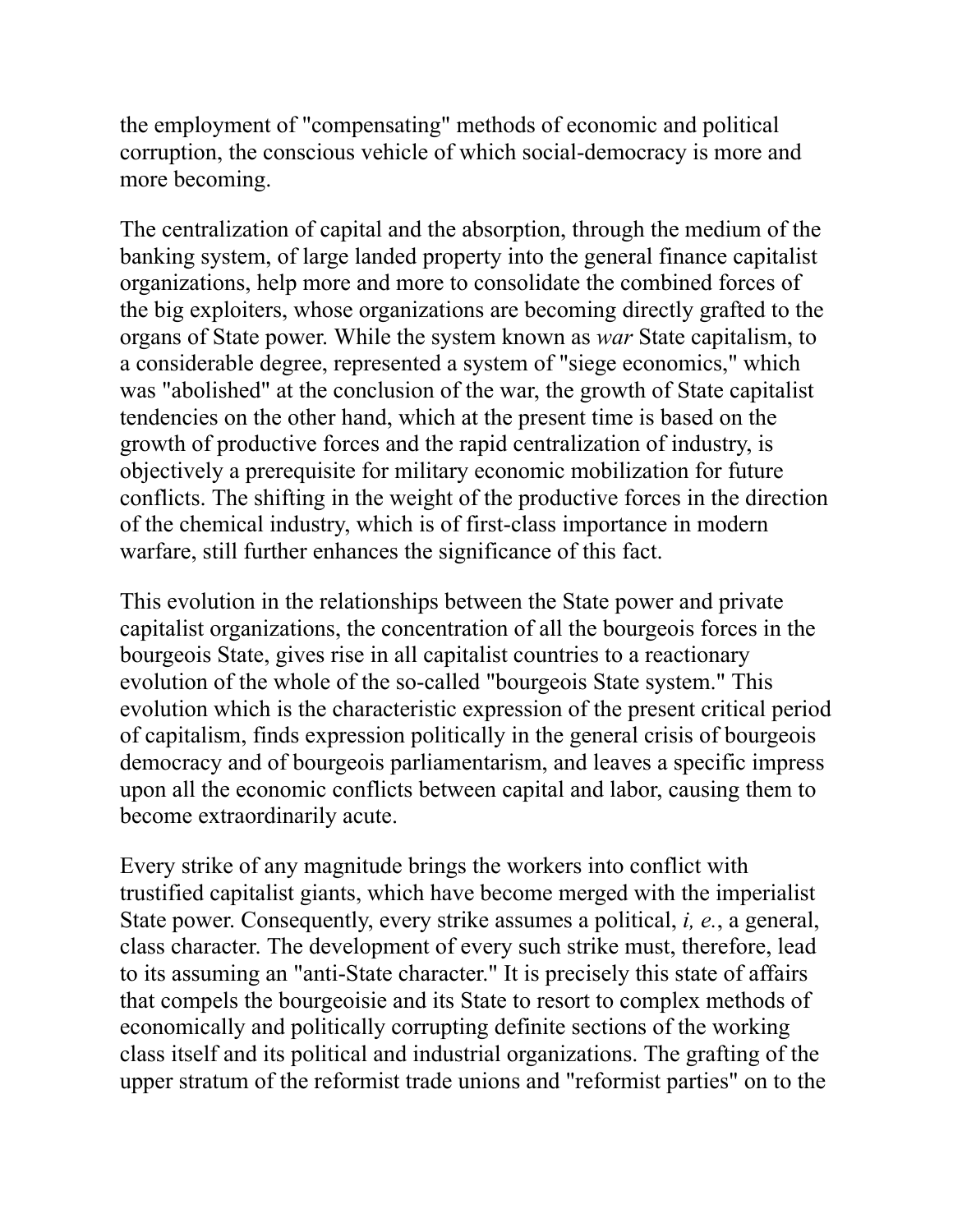employers' organizations and the bourgeois State, the appointment of workers to official positions in the State and in capitalist organizations, the theory and practice of "industrial democracy," "industrial peace," etc.—all these are preventive measures directed against the development of the class struggle.

Simultaneously, the imperialist States more and more develop weapons and methods of repression against the revolutionary detachments of the proletariat and particularly against the Communist Party, the only Party that organizes and leads the revolutionary working-class struggle against imperialist wars and growing exploitation. These measures are also part and parcel of the war preparations of the imperialist States. At the same time, however, they reflect the general acuteness of class antagonisms and particularly the intensification of all forms and methods of the class struggle, as expressed in the increasing application of Fascist methods of oppression by the bourgeoisie. For that reason to bring the masses to a state of fighting preparedness and strenuous struggle against any attempt on the part of the bourgeoisie to repeat such attacks become immediate tasks.

Simultaneously, the resistance of the working class—which has already recovered from the severe defeats of the preceding period—is growing and assuming extremely diverse forms. The development of the contradictions of capitalist stabilization, rationalization, growth of unemployment, the increasing pressure upon the standard of living of the working class, the ruination of the petty-bourgeoisie, etc., inevitably intensify the class struggle and widen its basis. The general process of the "working class swing to the left" in European countries continues further; the influence of purely bourgeois parties upon the mass of the workers wanes; a section of the workers abandon these to join the social-democrats, while another section joins the Communist Parties. There is a quickening in the process of more militant elements of the working class abandoning the socialdemocrats and coming over to the Communist camp. Social-democracy is more and more relying upon the petty-bourgeoisie, and is therefore transferring its social basis from the working class to the petty-bourgeoisie. The influence and authority of the Communist Parties among the working class are growing.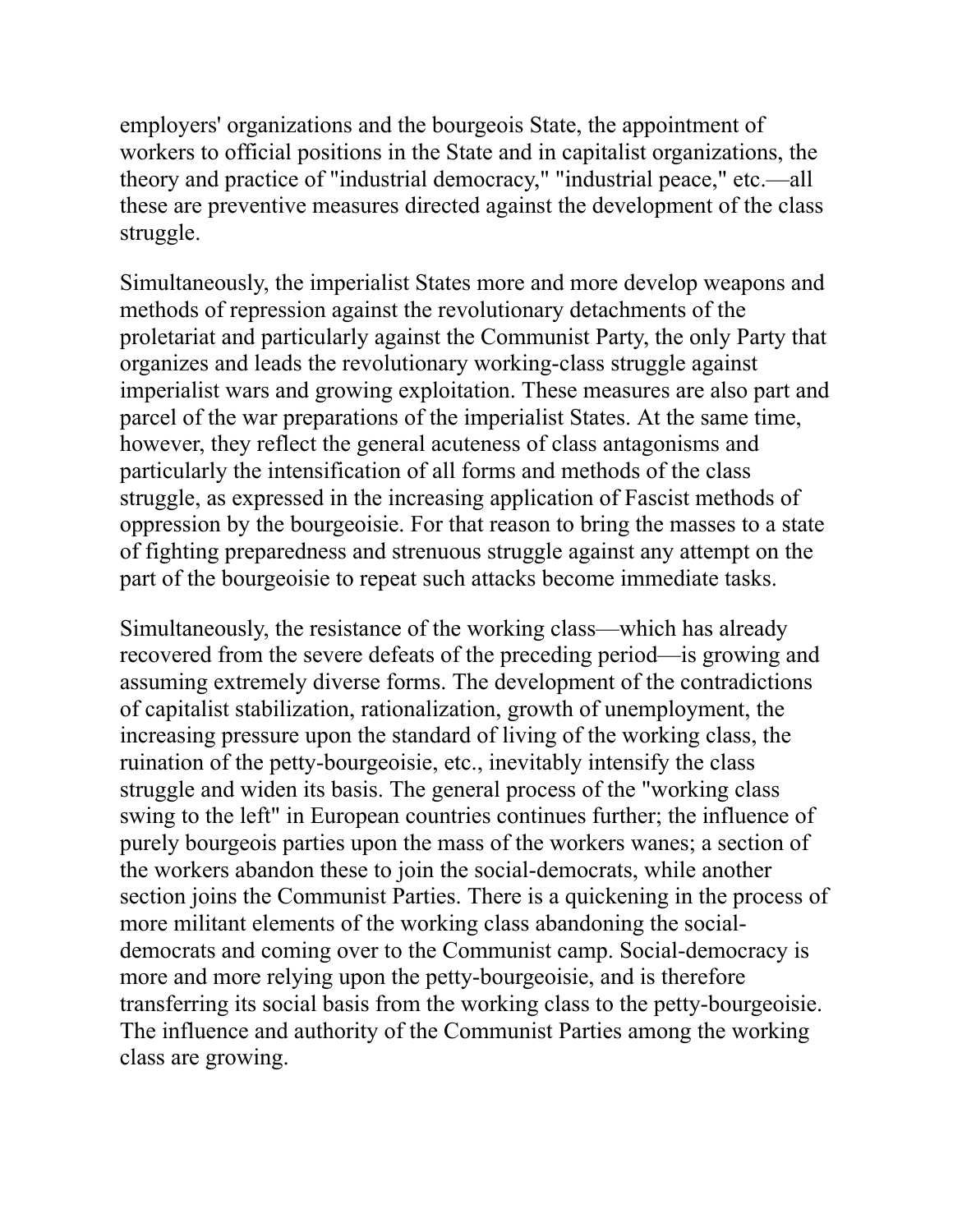The problem of combatting the approaching imperialist war, the defense of the U.S.S.R., the fight against the intervention in and the partition of China and the defense of the Chinese revolution and colonial uprisings, are the principal international tasks of the Communist movement at the present time. These tasks must be linked up with the everyday working-class struggle against the capitalist offensive and directed towards the struggle for the dictatorship of the proletariat.

In regard to the *trade union movement*, the Congress resolutely calls upon all the parties to exert the maximum of effort on this sector of the front. The very fact that in a number of countries the reformists are forcing the expulsion of Communists (and of Leftists generally) from the trade union organizations makes it necessary for the fight for Communist influence in the trade unions to be carried on at the present time with greater energy than ever. Unless they strengthen their positions in the trade unions the Communists may become isolated from the mass of the industrially organized proletariat. For that reason the Communists, by every-day, devoted and patient work in the trade unions, must win for themselves among the broad masses of the trade unionists authority as experienced and capable organizers, who fight not only for the proletarian dictatorship, but for all the everyday partial demands of the masses of workers; they must win authority as leaders of well-conducted strike struggles.

The Communist Parties, the revolutionary trade union opposition and the revolutionary trade unions can win the leadership in these struggles only in intense struggle against the social-democratic and politically corrupt trade union bureaucracy. In order to achieve real success in winning over the masses special attention must be devoted to *the careful preparation of strikes* (mass work, strengthening of trade union fractions, etc.), to the capable leadership of strikes (establishment of strike committees and utilization of factory councils), and explaining to the masses the political causes and conditions for the success or failure of every industrial conflict and strike.

Where a united front exists between the bourgeois State, the employers' organizations and the reformist trade union bureaucracy, jointly striving to suppress the strike movement by means of compulsory arbitration, the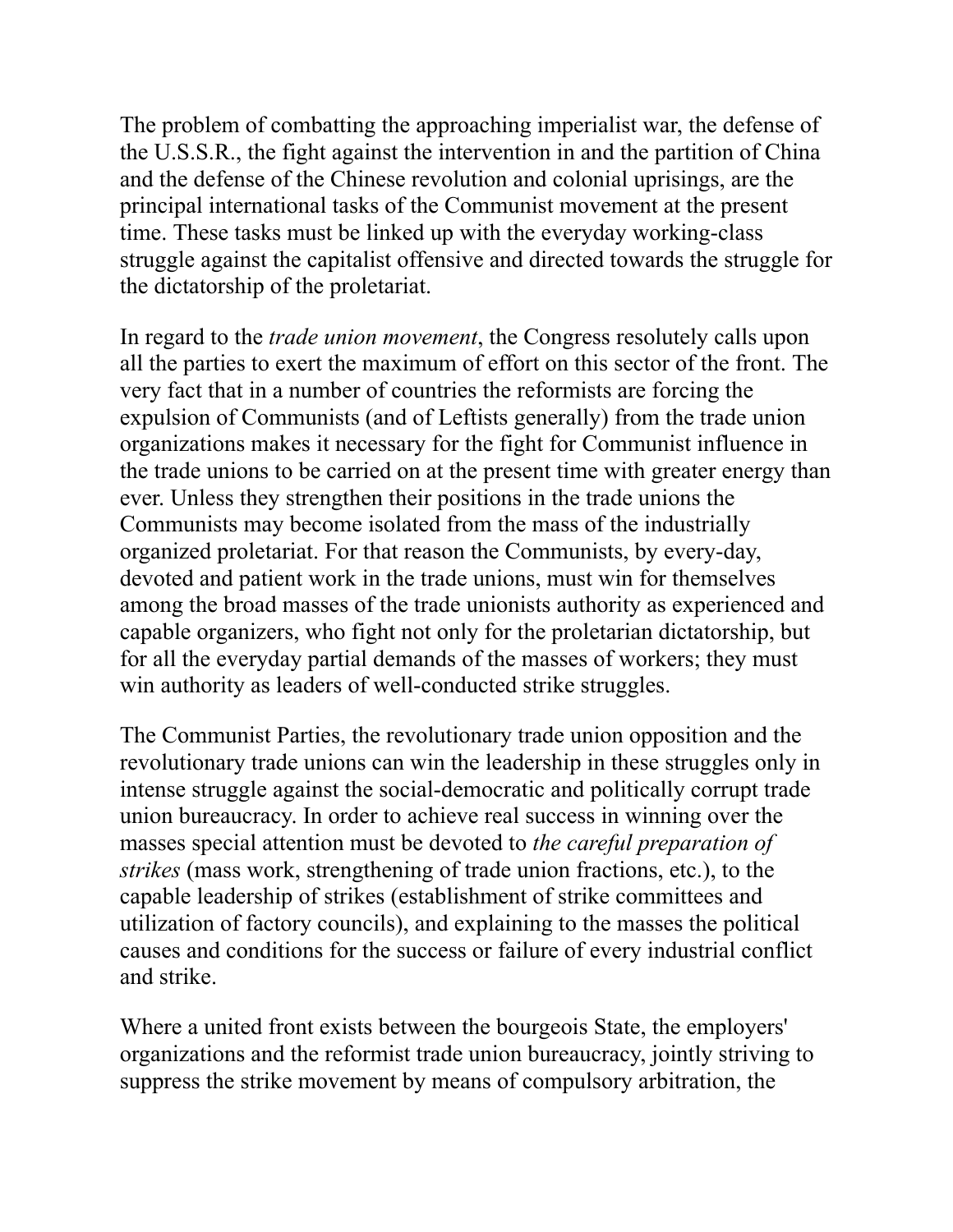fundamental task is to stimulate the energy and the initiative of the masses and, if circumstances are favorable, to conduct the strike struggle even in opposition to the will of the reformist trade union bureaucracy.

While precaution should be taken against being provoked by the reformists into acts calculated to secure the expulsion of the Communists and to split the trade union movement, and while taking all measures to paralyze unexpected blows from the reformists, every effort must be made to combat tactics of capitulation (unity "at any price," abstaining from defending expelled comrades, failure to fight strenuously against compulsory arbitration, unreserved obedience to the bureaucratic trade union apparatus, toning down of criticism of the reformist leadership, etc.) To organize the unorganized, to win over the reformist trade unions, to organize the expelled where conditions are suitable (in countries where the trade union movement is split), to break away local organizations we have captured and get them to affiliate to revolutionary industrial organizations—these are the tasks of the day. Under no circumstances must the Communists lose the initiative in the struggle for national and international trade union unity. They must conduct a determined struggle against the splitting policy of the Amsterdam International and of its national sections. In view of the intensified struggle between Communism and reformism it is extremely important to develop the work of the Communist trade union fractions, of the trade union opposition and of the revolutionary trade unions, and to increase in every way the work and activities of the Red International of Labor Unions.

The Communist Parties must support the work of the Pan-Pacific Trade Union Secretariat and of the Latin-American Trade Union Secretariat, in so far as the latter stand on the basis of the class struggle and conduct a revolutionary fight against imperialism for the independence of the colonies and semi-colonies.

The increasing repressions and growing acuteness of the class struggle, and particularly the prospects of war, impose upon the Communist Parties the task of discussing and drawing up plans for the timely establishment of an underground apparatus, which shall guarantee continuity of leadership in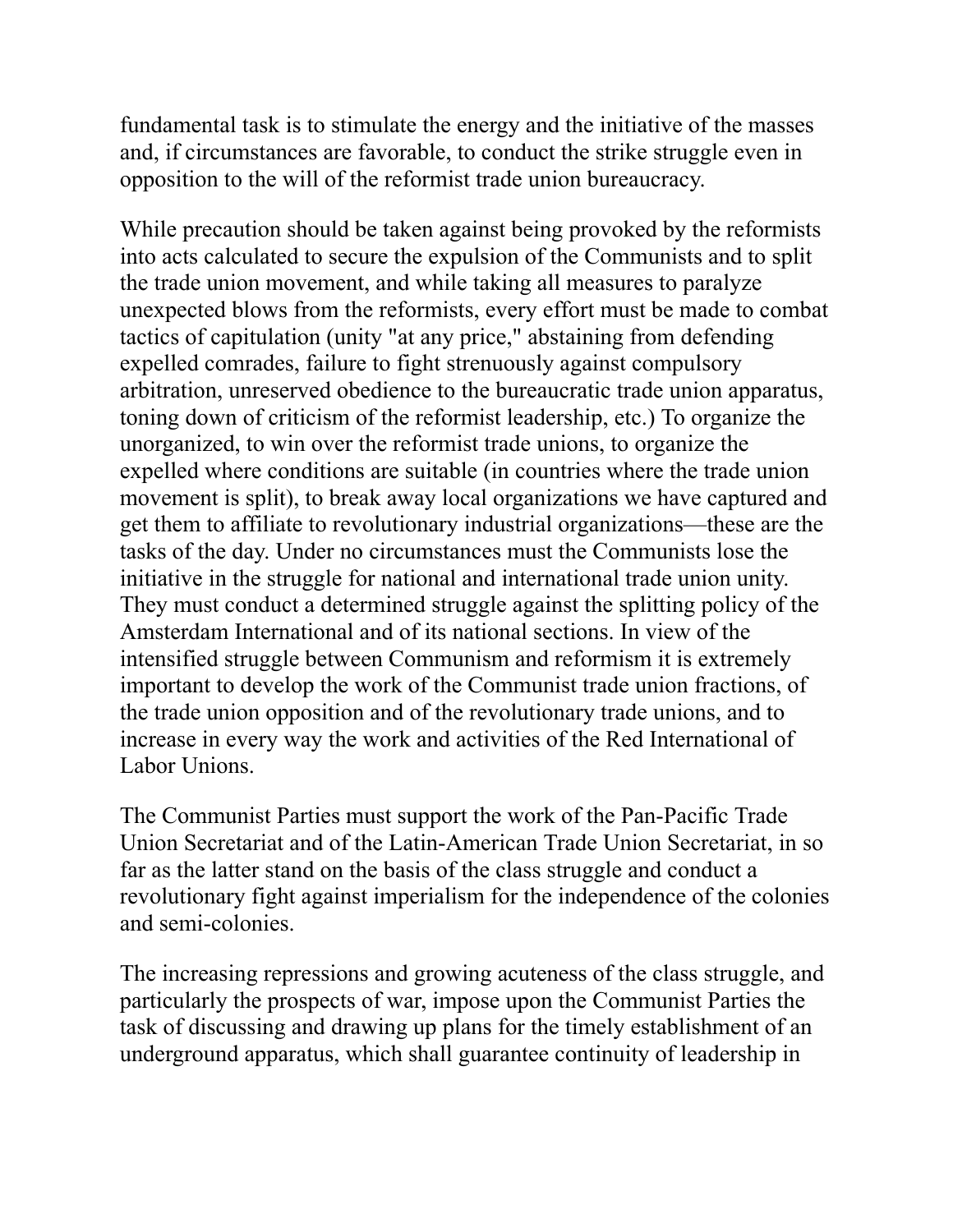future battles, unity of the Communist line of policy and unity of Communist action.

The *Workers (Communist) Party of America* has displayed more lively activity and has taken advantage of the symptoms of crisis in American industry and the growth of unemployment (caused by the extremely rapid rise in the organic composition of capital and the development of the technique of production. A number of stubborn and fierce class battles (primarily the miners' strike) found in the Communist Party a stalwart leader. The campaign against the execution of Sacco and Vanzetti was also conducted under the leadership of the Party, within which is observed a slackening of the long-standing fractional struggle. While recording successes, however, references must be made to a number of right mistakes committed in connection with the Socialist Party; to the fact that the Party has not with sufficient energy conducted work for the organization of the unorganized and for the organization of the Negro movement, and to the fact that it fails to carry on a sufficiently impressionable struggle against the predatory policy of the United States in Latin America. These mistakes, however, cannot be ascribed exclusively to the majority leadership.

On the question of organizing a Labor Party, the Congress resolved: that the Party concentrates on the work in the trade unions, on organizing the unorganized, etc., and in this way lay the basis for the practical realization of the slogan of a broad Labor Party, organized from below. The most important task confronting the Party is to put an end to the factional strife which is not based on any serious differences on principles—and at the same time to increase the recruiting of workers into the Party and to give a definite stimulus to the promotion of workers to leading posts in the Party.

On the basis of the partial stabilization of capitalism, and directly owing to the influence of social-democracy, the principal line of deviation from the correct political position observed within the Communist Parties at the present time is towards the right. This manifests itself in survivals of "legalism," in an excessive obedience to the law, in "khvostism" in relation to the strike movement (dragging at the tail of the movement), in an incorrect attitude towards social-democracy (for example), the resistance that was offered to the decisions of the Ninth Plenum of the E.C.C.I. in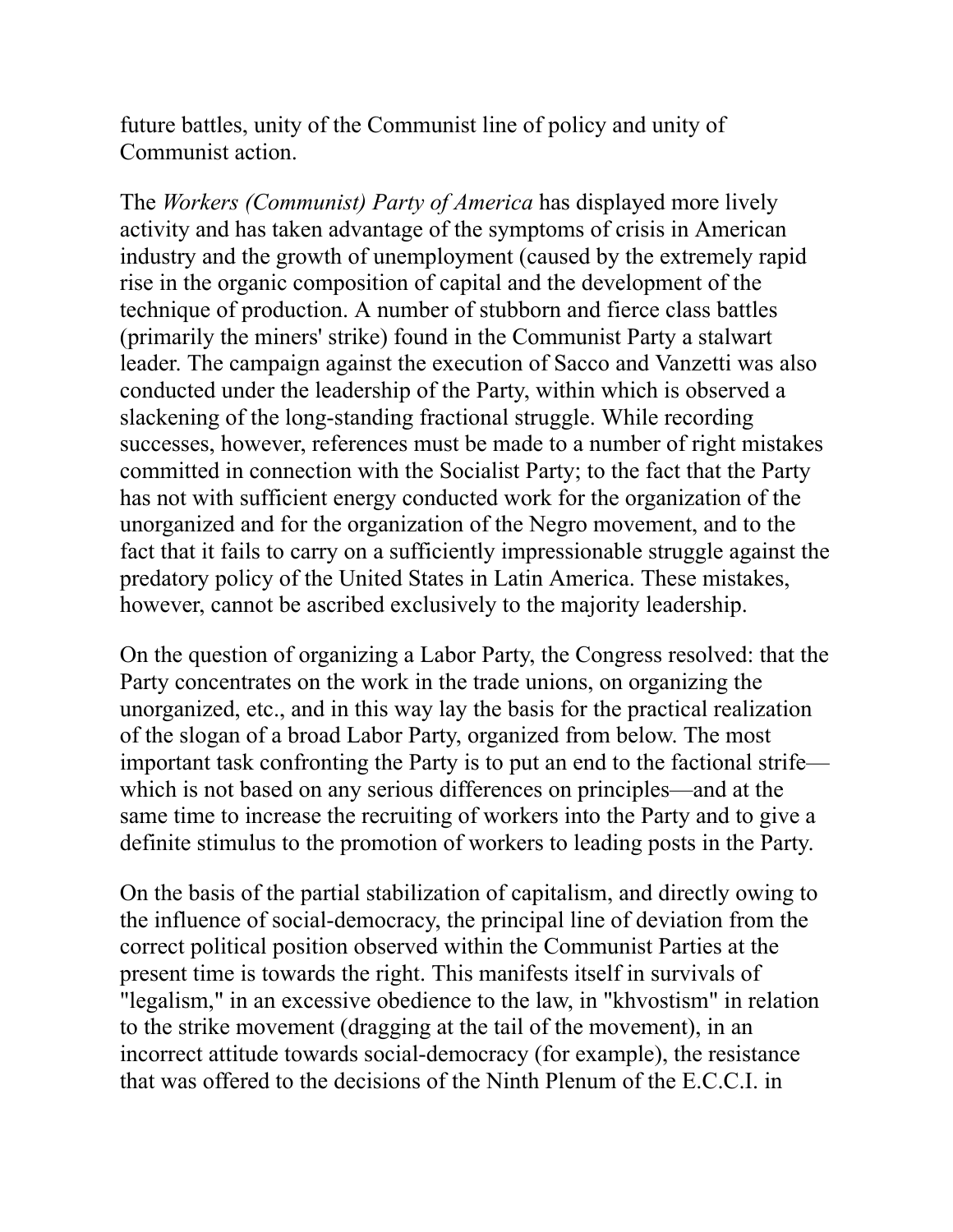France), in inadequate reaction to international events, etc. In view of the existence of relatively strong Social-Democratic Parties, these right deviations are particularly dangerous and the fight against must be put into the forefront. This implies a systematic struggle against a conciliatory attitude towards Right-Wing tendencies within the Communist Parties. However, side by side with this there are "left" deviations, which find their expression in a tendency to reject the tactics of the united front and the failure to understand the enormous importance of trade union work, in a policy of revolutionary phrases, and in China, in putschist tendencies.

The Congress instructs all the Parties to combat these deviations and to combat them primarily by means of persuasion. The Congress places on record that the decisions of the Seventh Enlarged Plenum concerning the raising of the theoretical level of the membership and the promotion of new Party workers, etc., has not been carried out in a number of important countries. The Congress is of the opinion that in view of the extreme complexity of the international situation and the possibility of sharp changes in the historical situation, all measures must be taken to raise the theoretical lever of the Communist Parties generally, and of their principal cadres in particular. In view of the necessity to consolidate the central leadership of the Communist International, and to guarantee the closest contact with the Parties, the Congress resolves that authoritative representatives of the most important parties be appointed in the capacity of permanent workers in the leading organs of the Communist International.

The Congress instructs the E.C.C.I. to employ all measures necessary to preserve the unity of the Communist International and of its sections. Only on the basis of good team work and on the condition that differences are removed, primarily by methods of internal Party democracy, will it be possible to overcome the enormous difficulties of the present time and to fulfil the great tasks of the immediate future.

The serious mistakes observed in the internal life of our Parties at the present time (the tendency towards bureaucracy, drop in Party membership in several countries, political inactivity of the subordinate organizations, etc.) can be overcome only by raising the level of political life in the Communist Parties in all their organizational links on the basis of wider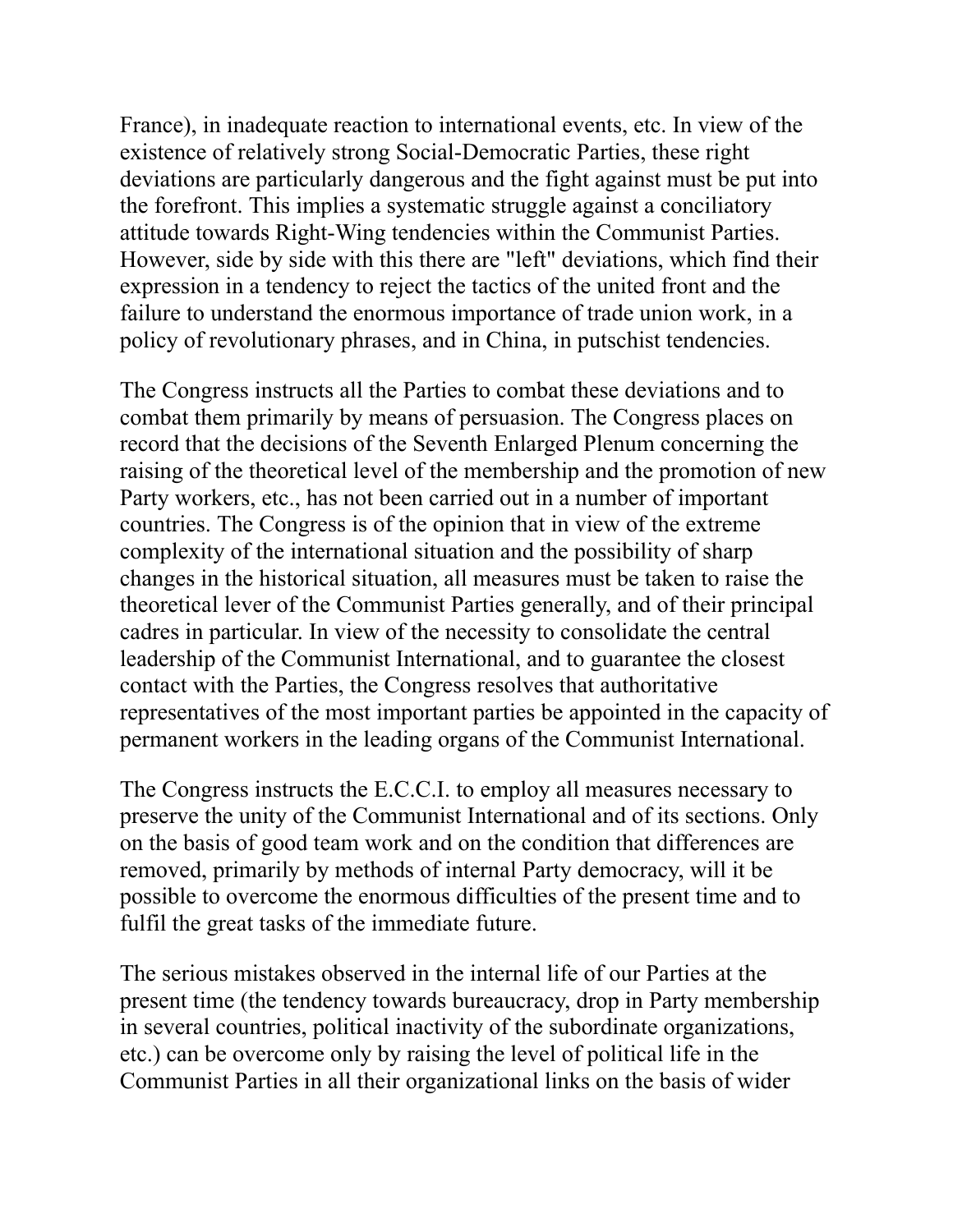internal democracy. This does not imply that discipline is to be relaxed; on the contrary, it implies the general tightening up of iron, internal discipline, the absolute subordination of the minor organizations, as well as all other Party organizations (parliamentary fractions, fractions in the trade unions, the press, etc.) to the leading Party centers and of all sections of the Comintern to the Executive Committee of the Comintern. The tightening up of proletarian discipline in the Parties; the consolidation of the Parties; the elimination of factional strife, etc., are an absolute condition for the victorious proletarian struggle against all the forces imperialism is mobilizing.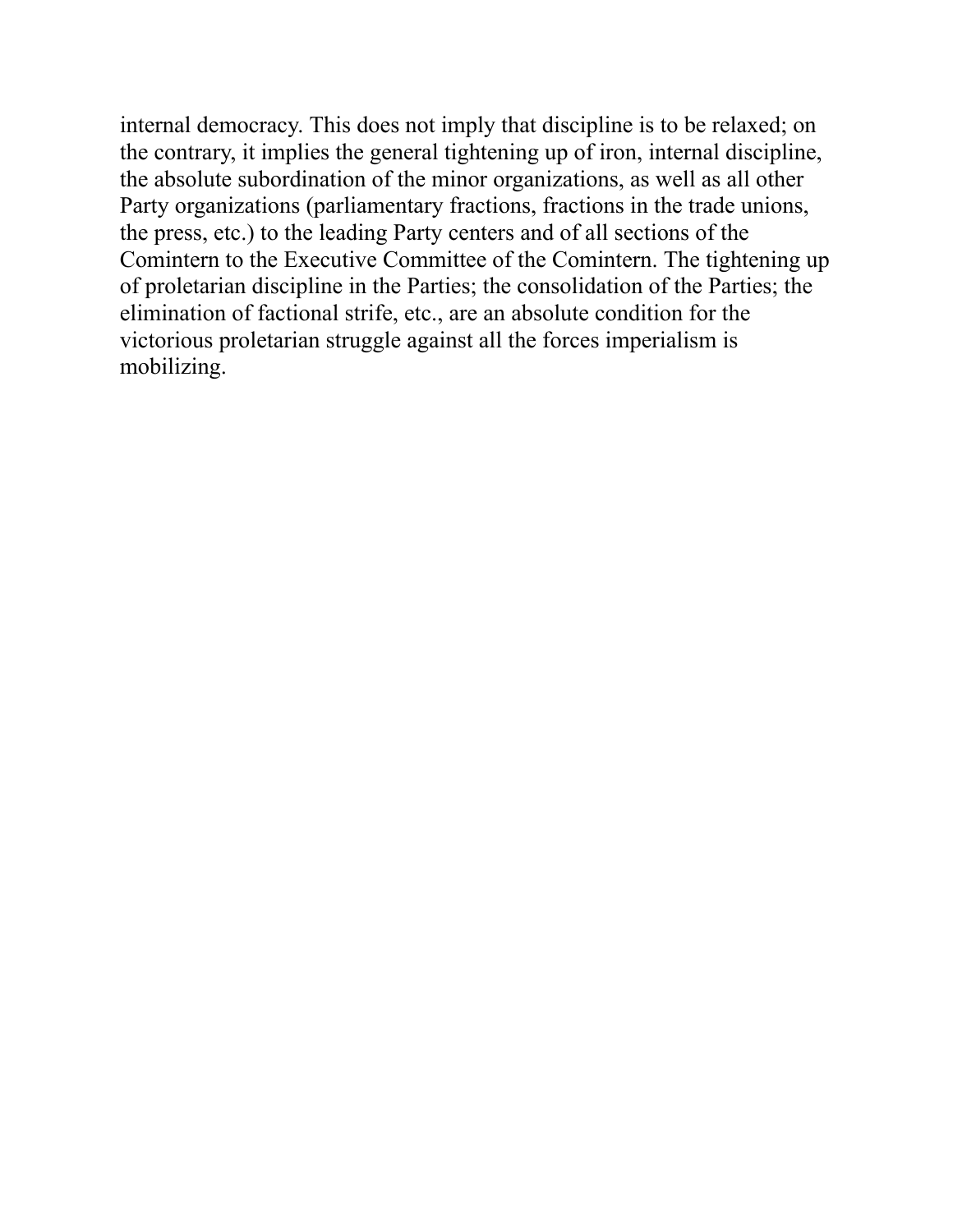#### <span id="page-16-0"></span>**Part 3.** *Open Letter from the Comintern to Sixth Convention of the C.P.U.S.A.*

Dear Comrades:

The VI Convention of the Workers (Communist) Party of America marks an important stage in the great change through which the Party is now going.

From a propagandist organization, uniting chiefly immigrant workers and having an insignificant influence among the native workers, the Workers (Communist) Party is now beginning to turn into a mass Party of political action guiding the political and economic actions of the most advanced and the most militant ranks of the American proletariat. The VI Congress of the Comintern emphasized in its resolutions this important new feature in the development of the Party, declaring that "a number of stubborn and fierce class battles (particularly the miners' strike) found in the Communist Party a stalwart leader."

Precisely in the period following the convention of 1927 the Party has been acting with increasing frequency as the stalwart leader of mass actions of the American proletariat and has increased its influence among the native workers. The furriers' and garment workers' strikes, the miners' strike, the textile workers' strike in New Bedford and Fall River and the silk strike in Paterson—such is the series of battles in which the Workers Party of America has for the first time appeared in the role of a Party of political action capable of linking up the economic struggles of the proletariat with its political aims.

The struggle for the organization of new unions which the Party had to carry on under circumstances of fierce terrorism on the part of the State apparatus, the murderous bands of powerful trusts, the yellow American Federation of Labor and the most stubborn resistance of the Socialist Party, is one of the best pages in the history of the work of the Party during the last year.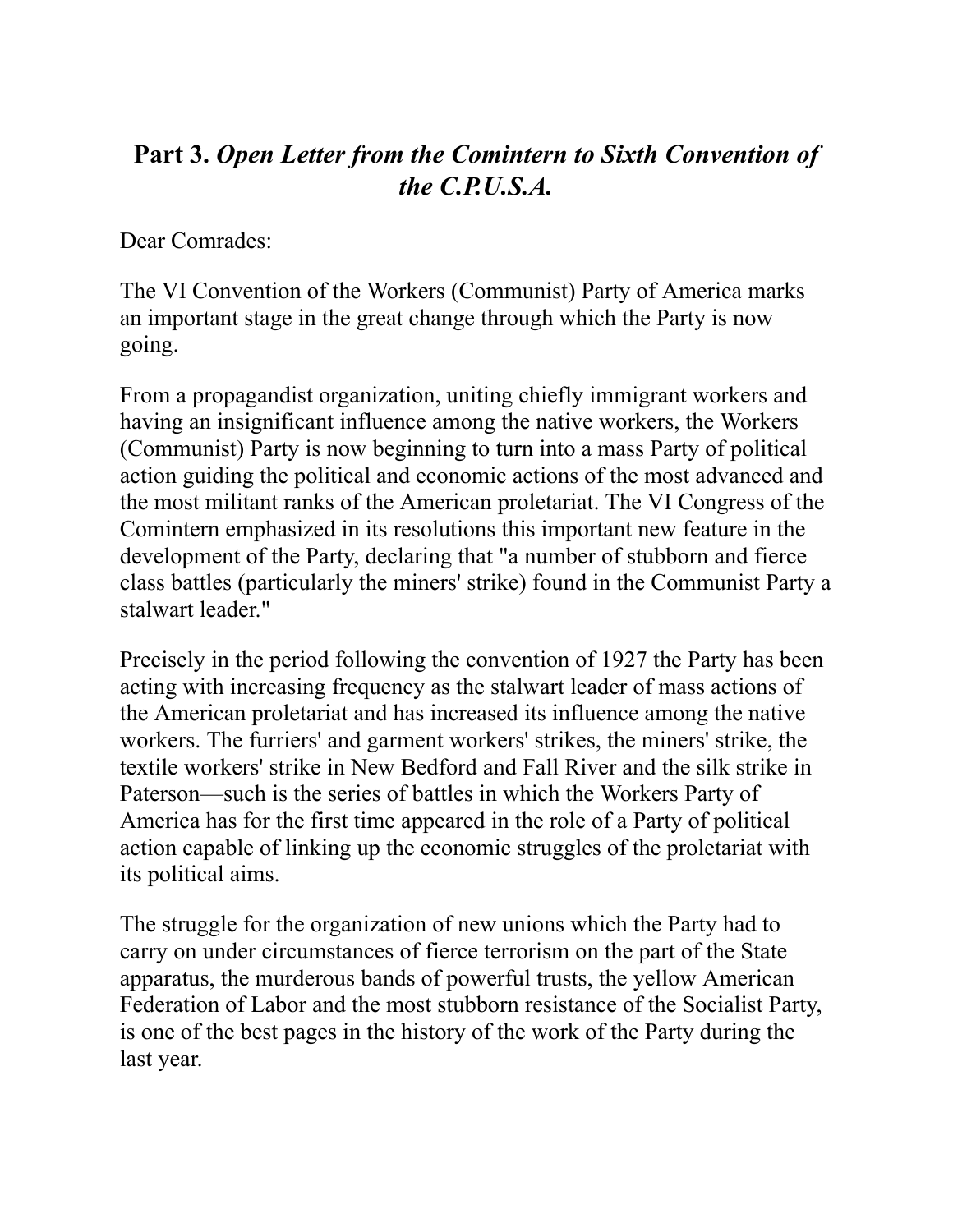However, the Party is now just making its first steps on the new path. It is now just on the threshold between the old and the new, it has not yet passed the turning point. It has as yet done little to shift its base from the immigrants to the native Americans employed in the basic industries. It has done still less in relation to the millions of the Negro proletariat.

Meanwhile, the conditions which will impose enormous tasks on the Workers Party of America and will compel it to take the lead in gigantic class conflicts, are developing ever more rapidly.

The aggressiveness of the United States in the struggle for markets and the most important sources of raw material throughout the world is growing swiftly. The election of Hoover as president means that American imperialism is resolutely embarking on a course which leads to colonial wars of occupation and to an extremely rapid accentuation of the struggle between the United States and its chief imperialist rival—Great Britain. American imperialism is striving for a monopolist position in world economy and politics and is becoming more and more involved in the universal crisis of capitalism and comes more and more into the orbit of the growing instability of world capitalism.

The striving towards domination in world politics drives American imperialism, on the one hand, towards brutal capitalist rationalization which throws considerable sections of the proletariat out of production, leads to an extreme overstrain of labor without corresponding compensation, to a colossal growth of unemployment (3—4 million) and to a general worsening of the conditions of the working class. On the other hand, it leads towards tremendous growth of armament which puts ever heavier burdens onto the shoulders of the toiling masses. All this and the menace of the terrific calamities of war creates a state of uncertainty and insecurity in the entire working class. It is on this basis that the tendency towards radicalization of the American working class is increasing; that its activities, its will to defend itself, which in some places transforms itself into a will to assume the offensive, is developing. This drift towards the Left does not develop evenly in all parts of the working class. It now embraces the unorganized workers, especially in those industries which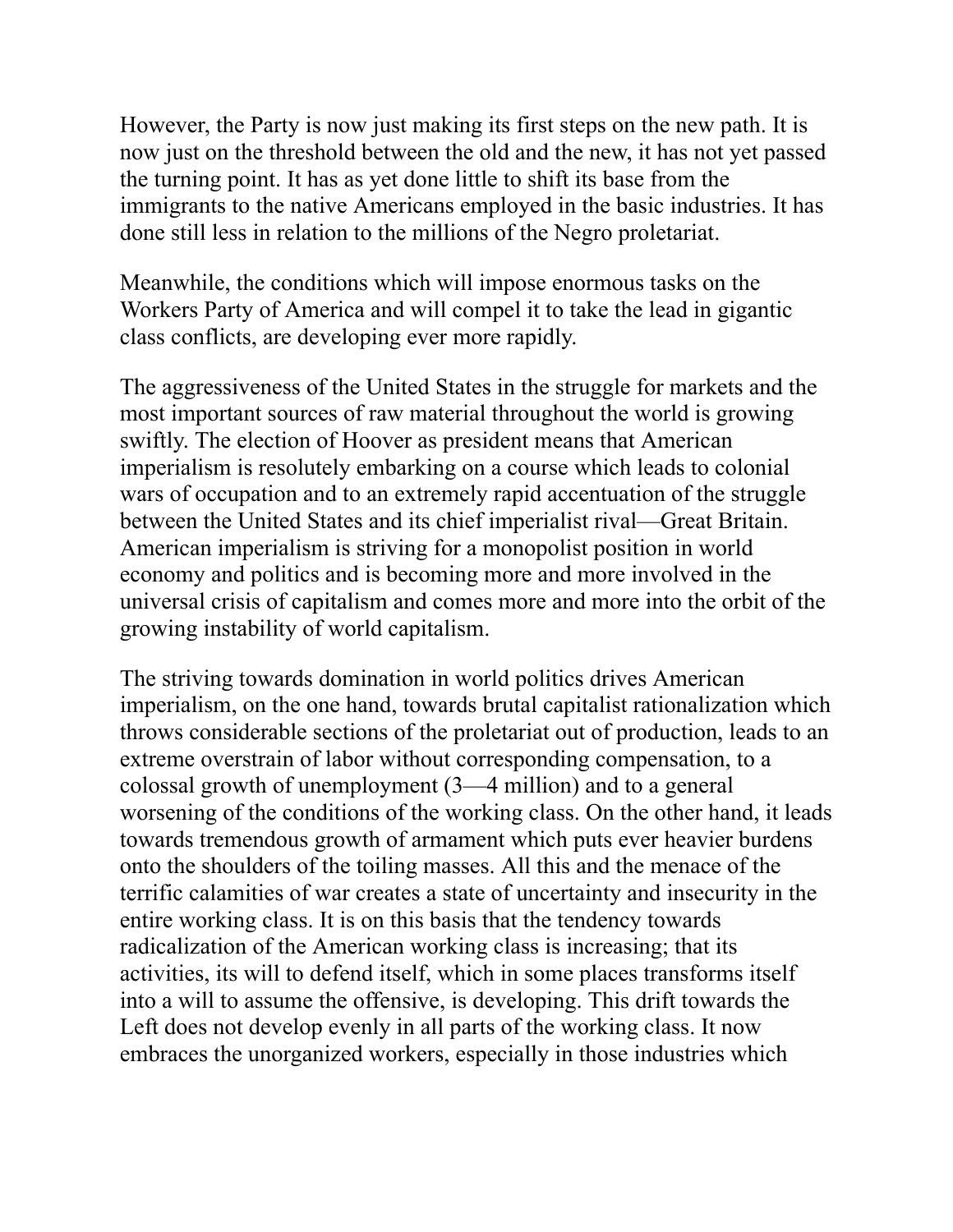have not reached their previous level after the depression of the first half of 1928.

The Workers (Communist) Party is obviously still unprepared for the great class conflicts which will inevitably arise on the basis of the sharpening class relations in the United States.

Its past still weighs upon its present. The relics of the previous period of its existence form the greatest obstacle in the path it has to travel before it successfully passes the turning point and develops *in the shortest possible time* from a numerically small propagandist organization into a mass political party of the American working class.

This, however, is the task which the whole objective situation in the United States, the entire post-war development of American imperialism places before the Party. This is the chief, fundamental and decisive task to which all other tasks must be entirely subordinated.

The Workers (Communist) Party of America has been for many years an organization of foreign workers not much connected with the political life of the country. Owing to this immigrant exclusiveness two leading groups arose, took shape and became consolidated within the Party. For six years an almost uninterrupted struggle for supremacy in the Party has been going on between them. The struggle was, in the main, not based on principle, and at times, it assumed an unprincipled character. At times it assumed the appearance of a struggle based on principle, but in reality it was not entirely a struggle of principle; principles served chiefly to camouflage the struggle for supremacy in the Party. Whenever the struggle between the groups was centered more on principles (the attitude towards the Labor Party, the question of trade union tactics), the differences could have been settled without a factional struggle.

The absence of substantial differences on points of principle between the combatant factions has been recorded many times by the E. C. C. I. as well as by the Party itself.

Thus, in 1925, all resolutions at the IV Convention of the Party were adopted by both factions *unanimously*, notwithstanding the acute factional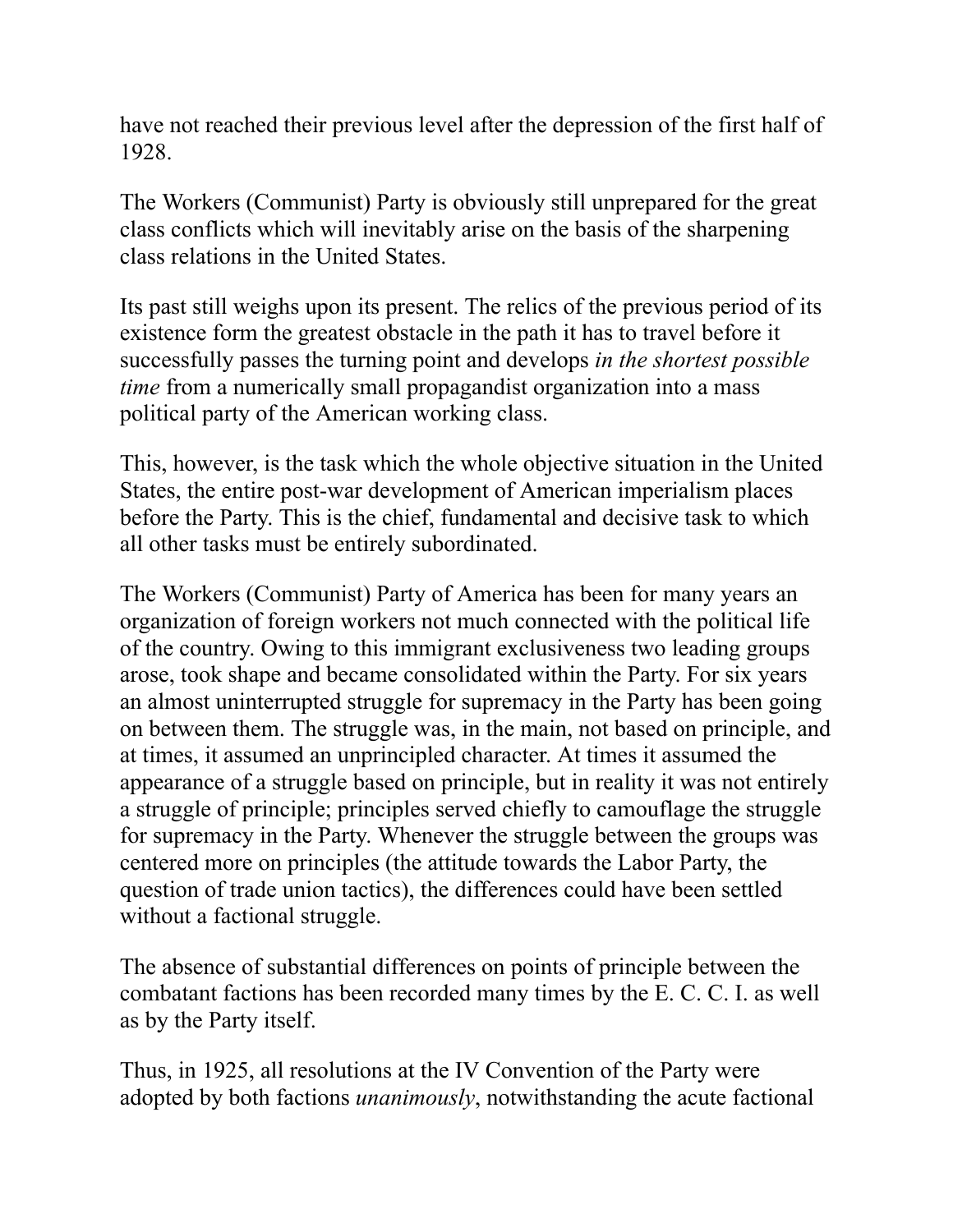struggle prior to the convention. But when the convention was over the factional struggle became even sharper than before.

Further, the resolution of the presidium of the E. C. C. I. on the American question adopted on July 1st, 1927, states:

"The objective difficulties, the weaknesses of the Workers (Communist) Party, and its inadequate contact with the masses of the native workers, are factors complicating the inner situation of the Workers (Communist) Party. An insufficiently strong Party life, as the result of an insufficient mass basis, the inadequate contact of many members of the former language groups with the specific problems of the class struggle in the United States favor the development of groups and factional struggles, the existence and intensity of which *we seek in vain to explain through serious differences of principle*."

No less indicative is also the fact that both groups adopted unanimously in February, 1928 extensive theses concerning all vital political problems of the United States, as well as the fact that both groups prior to the VI Congress committed in common Right Wing errors.

Finally, the VI Congress of the C. I. declared that the factional struggle of the Workers (Communist) Party of America "is not based on any serious differences of principle."

Nor can the E. C. C. I find such serious fundamental differences between the convention theses of the majority and the minority of the C. E. C. as to justify a struggle within the Party. The differences between the majority and minority of the C. E. C. do not go beyond those limits which would make it impossible to settle them without a factional struggle.

The majority has shown a tendency to underestimate the process of radicalization as well as the process of differentiation in the ranks of the working class, which finds its expression in the attempts to point out the conservatism of the American working class in a static form without giving a class analysis of the causes which underly its backwardness and without a sufficient consideration of the further prospects of development of its political consciousness.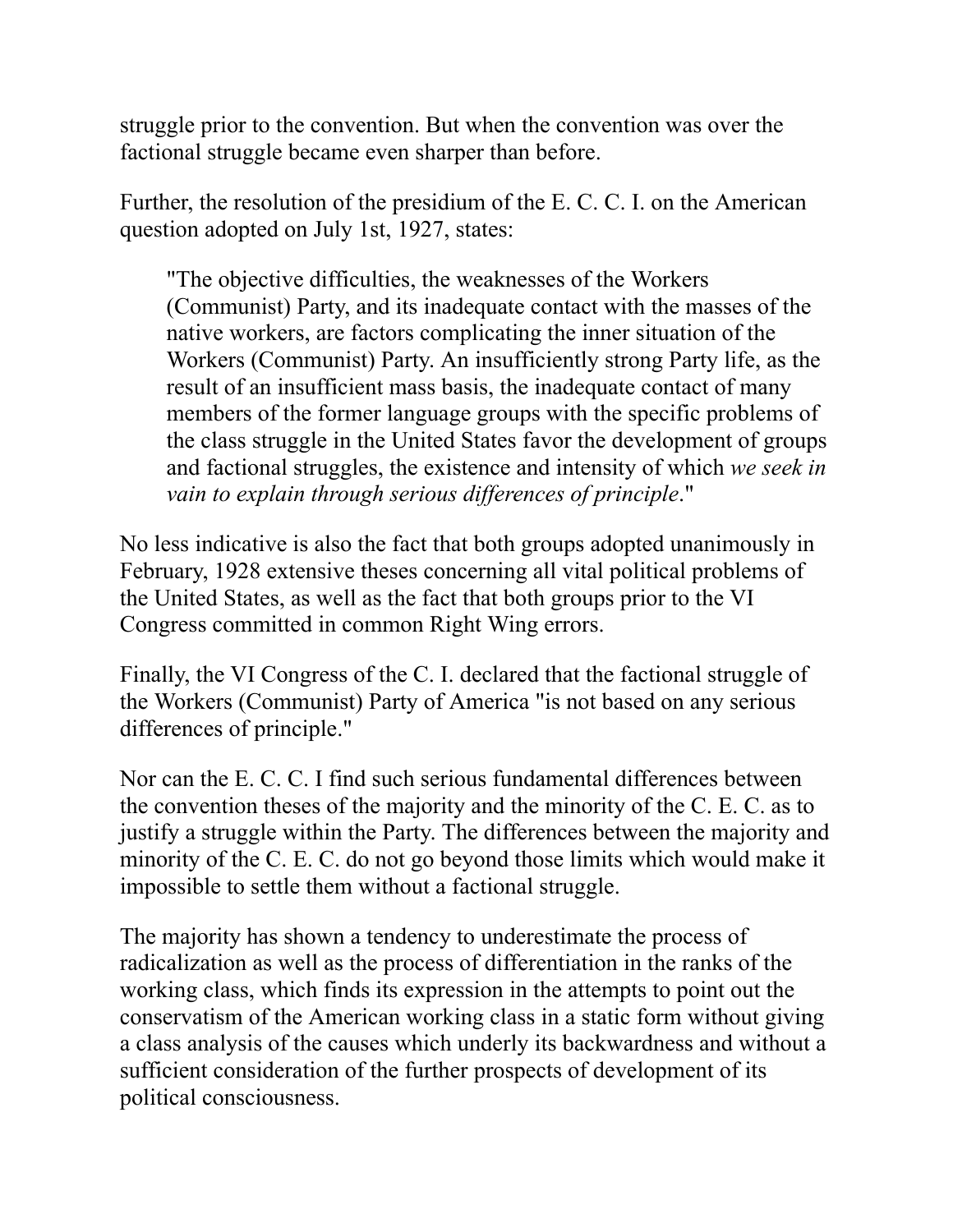The minority, on the other hand, overestimates the degree of radicalization of the American working class at the present time, interpreting the vote for Smith of a part of the workers during the presidential elections as a sign of the radicalization of the proletariat. This is wrong, just as is the reference to Lenin's letter of 1921 which refers to the Roosevelt vote, because Roosevelt was a candidate of a third party, something which did not exist in the last elections. Both the majority and the minority entirely underestimate the Leftward trend of the working class in the other capitalist countries. In the theses of both groups, there is no attempt to evaluate such important facts as the *Lodz strike* and the *Ruhr lockout*; they are not even mentioned.

In estimating the character of American *Trotskyism*, the majority does not draw in its theses a clear line of division between the out and out Right wing opportunist deviation and Trotskyism, which is opportunism disguised with Left phrases. The failure to understand this difference objectively leads to a weakening of the struggle against the main danger—the Right danger, as in reality, it limits the struggle to the task of the struggle against Trotskyism.

The minority, however, not only underestimates the Trotskyist danger, but, on the one hand says nothing in the theses about the fact that such extreme Right wingers as *Sulkanen* and *Askeli*, who do not even hide themselves behind Left phraseology, belong to the *Cannon group*, or that the latter has concluded a bloc with *Lore* and *Eastman*; and, on the other hand it states that Cannon has taken with him a number of workers from the Party, which objectively adds prestige to the Cannon group and weakens the struggle against American Trotskyism.

All the enumerated differences between the minority and majority could, if the factional struggle would cease, easily be overcome by means of selfcriticism within the Party.

At the same time the majority and minority commit the same mistake in their view of the relations between the American and world economic systems, although expressed in different forms and both groups make different conclusions. This mistake lies in their wrong conception of the nature of the relationship between American and world economics and the underestimation of the increasing involving of American imperialism in the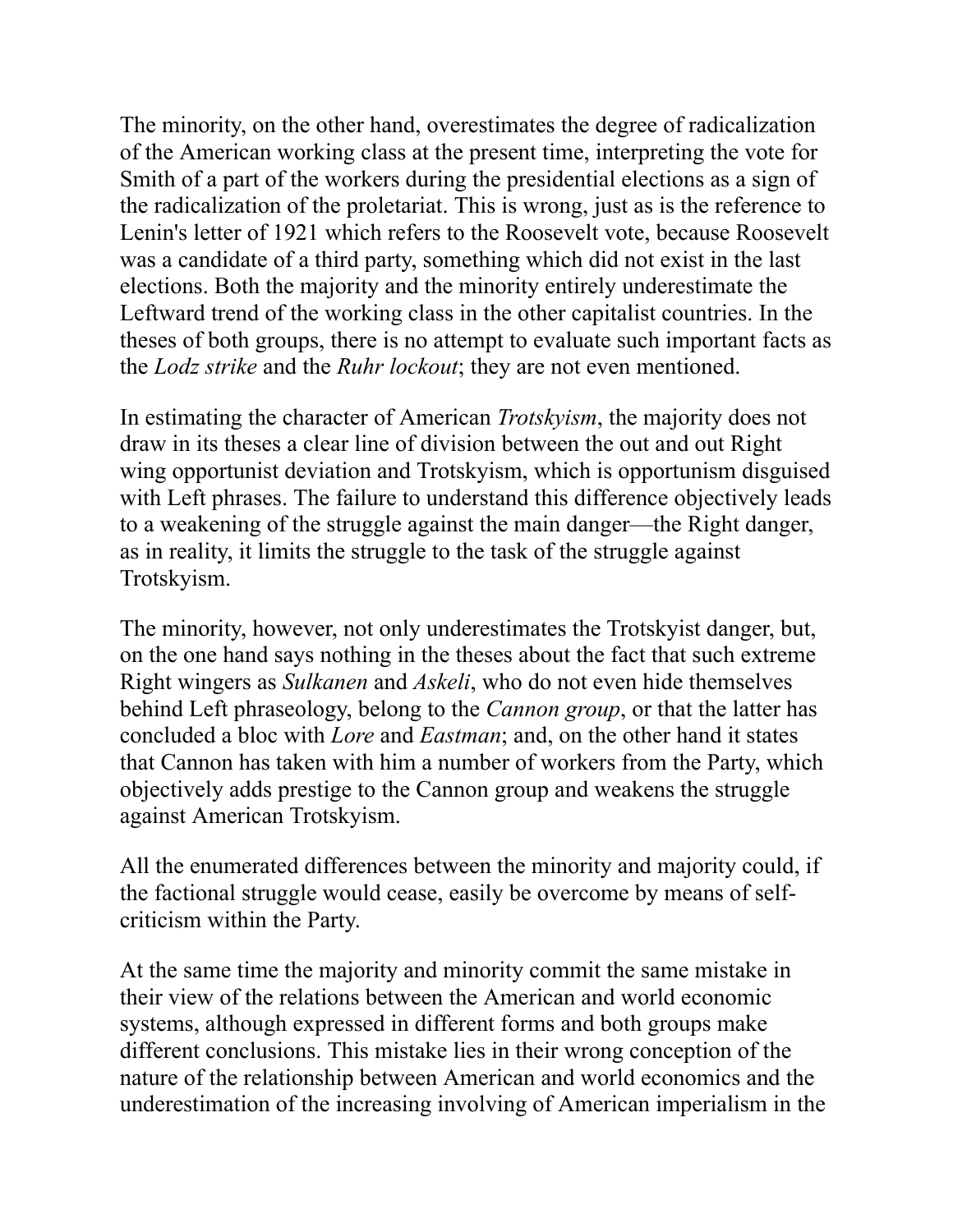rapidly sharpening general crisis of capitalism. Both sides are inclined to regard American imperialism as isolated from world capitalism, as independent from it and developing according to its own laws. Both sides do not take sufficiently into account that the approaching crisis of American imperialism is part and parcel of the general crisis of capitalism. Both sides believe that world economy plays in relation to American imperialism only or chiefly a subordinate and passive role of a market for the export of commodities and capital.

The failure to understand the close relations between American economy and the general crisis of capitalism leads the majority to a wrong estimation of the role of American capital in the stabilization of Europe, and to a misconception of the inevitable sharpening of the conflicts between the ever-more aggressive American imperialism and trustified Europe, which strives to free itself from the economic domination of the United States. It leads the minority to the conception that the coming crisis of American capitalism is called forth exclusively by its internal contradictions.

These mistakes reflect the failure to understand the fact that the roots of the contemporary general crisis of capitalism, side by side with the sharpening contradictions between the development of the productive forces and the contraction of markets, side by side with the existence and development of the U. S. S. R. as a factor which revolutionizes the working class of all countries and the toiling masses of the colonies, and stands opposed to the world capitalist system, there is also the unequal growth in the economic development of the various countries which has its expression in the transference of the economic center of capitalism from Europe to America and the rapid development of American imperialism which *surpasses the development* of the other capitalist countries.

The rapid development of American capitalism *does not exempt* the United States, or any other capitalist country, from the crisis; on the contrary, it *accentuates* the general crisis of capitalism as a result of the extreme sharpening of all contradictions which it leads to. On the other hand a sharpening of the general crisis of capitalism is to be expected not because American imperialism ceases to develop, but on the contrary, it is to be expected because American imperialism is developing and surpasses the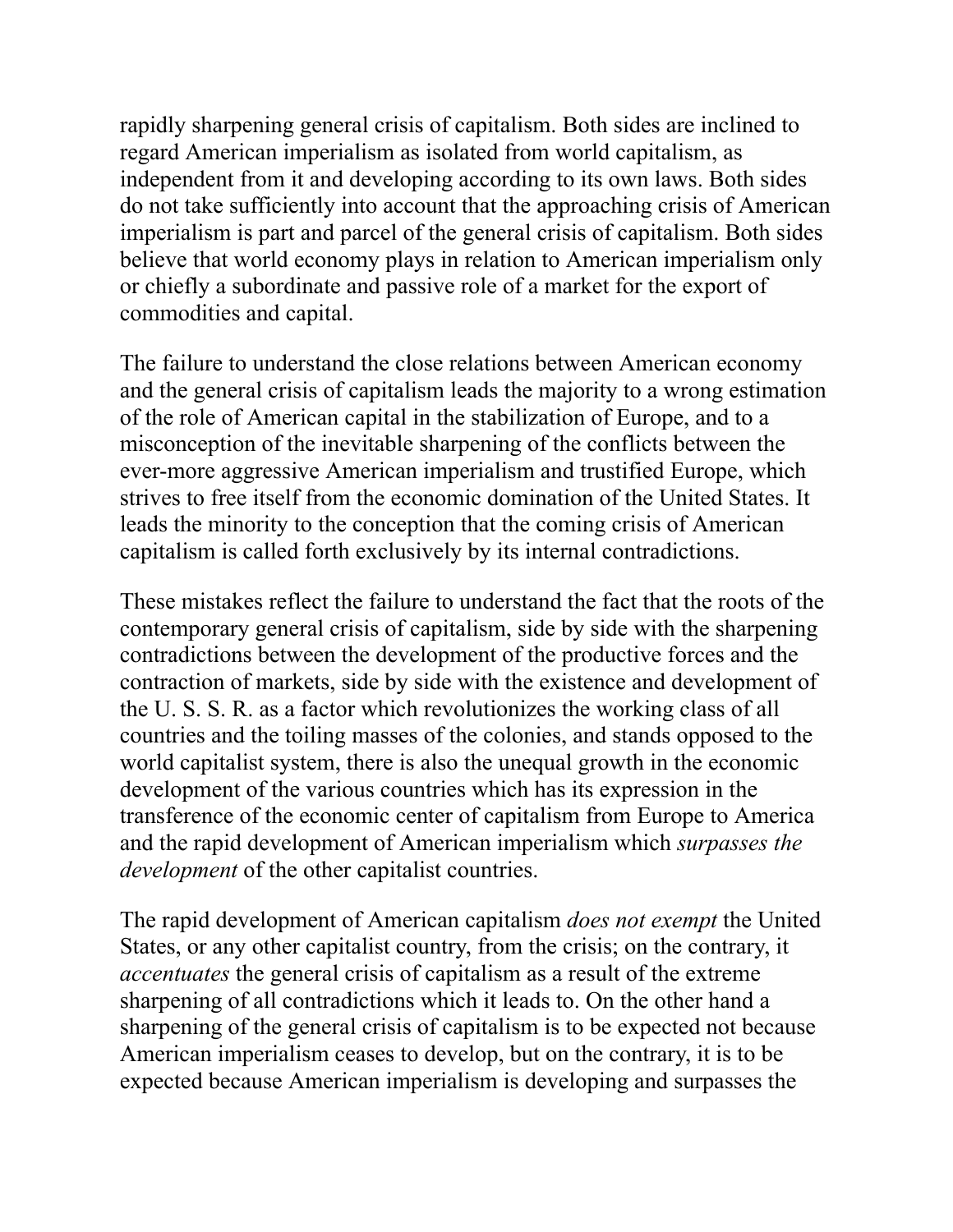other capitalist countries in its development, which leads to an extreme accentuation of all antagonisms.

The failure to understand the nature of the general crisis of American capitalism inevitably leads to a distortion of the entire revolutionary perspective outlined in the decisions of the VI Congress in connection with the third period. To consider American capitalism isolated from the sharply accentuated general crisis of capitalism means to overlook the general revolutionary crisis of capitalism which includes the economic crises in all capitalist countries, the imperialist struggle against the U. S. S. R. and the rebelling colonies, the struggle among the imperialist countries themselves, as well as the class struggle of the proletariat in the various capitalist countries.

With regard to the *fundamental* question as the nature of the contemporary general crisis of capitalism, the perspective of its accentuation, the further shattering of stabilization throughout the entire world economic system, the question of struggle against the Right danger, which has of late become the chief and decisive issue in the Comintern, both the majority and the minority commit *big error*s which inevitably lead to a *profound underrating of the revolutionary perspectives in Europe and especially in America*.

The majority entirely ignores in its theses the resolution of the VI Congress (the point referring to the third period of post-war development), and the minority, while quoting that point, was unable to link it up with its own conclusions concerning the American crisis. The VI Convention of the Workers (Communist) Party of America must decidedly rectify this mistake and pass resolutions on this most vital issue such as would be in full accord with the decisions of the VI Congress of the C. I. This mistake of the majority is closely related to its great overestimation of the economic might and the powerful technical development of the United States. It is wrong to speak of a second industrial revolution as is done in the majority theses.

"A powerful technical revolution is taking place in the United States, a tremendous rationalization, an increase in the forces of production, which in its effects can be compared to a second industrial revolution."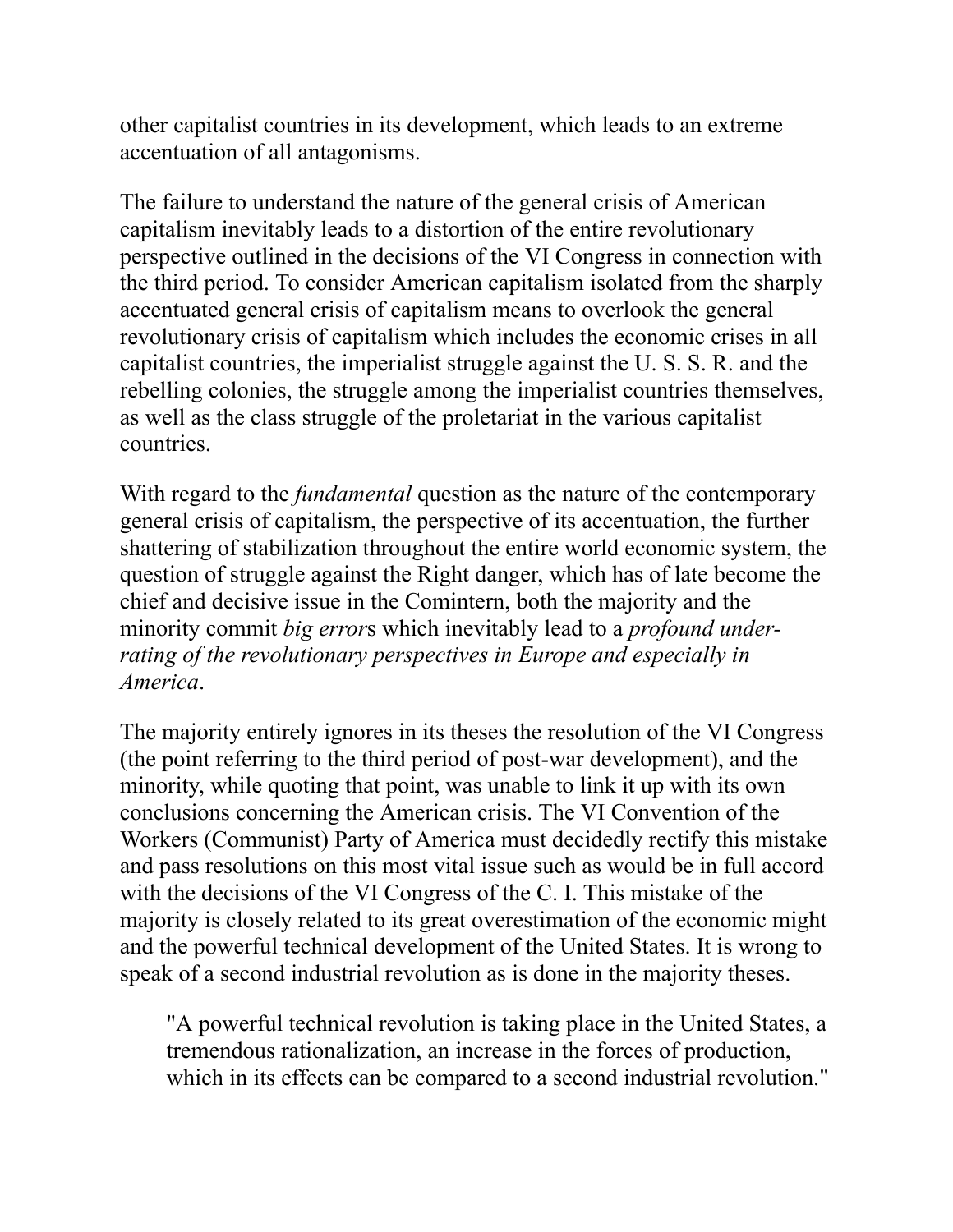This is a serious error. On the one hand, the emphasis on the fact that the remnants of feudalism are being wiped out in the South of the United States (which is wrongly considered in the theses as its colony) and that a new bourgeoisie with a new proletariat are being formed, may give the term "second industrial revolution" the implication of a second bourgeois revolution. *On the other hand, if we were not to interpret the term of "second industrial revolution" in this sense*, it could not be explained in any other way but as an uncritical overestimation of the significance and results of the development of technique. Such overestimation would play into the hands of all advertisers of the successes of bourgeois science and technique who seek to deafen the proletariat by raising a lot of noise about technical progress and showing that there is no general crisis of capitalism, that capitalism is still vigorous in the United States, and that thanks to its extremely rapid development, it is capable of pulling Europe out of its crisis.

However, the development of the productive forces on the basis of the technical transformation and the new forms of organization of labor, leads to increasing antagonisms between them and the limited home markets and, consequently, to a further deepening and sharpening of the general crisis of capitalism and not a diminution or a liquidation of that crisis, as the apologists of American imperialism pretend.

The slightest concession to the noisy advertisers of the growth of technique, the slightest vacillation, is an intolerable opportunist mistake.

A no less important shortcoming both in the majority and minority is the underestimation of the effect of the technical development and rationalization on the working class. Not only the majority theses which overestimate the significance of the tremendous technical development, but also the minority theses leave this aspect of rationalization in the shade and pay little attention to it.

The fact is that the great intensification of labor arising from technical development and capitalist rationalization expressed in the speeding up of the conveyor and the movement of machinery, in an extreme crowding of the working day, in a terrific speeding up of the workers by means of the bonus system which leads to the wearing out of the workers and their being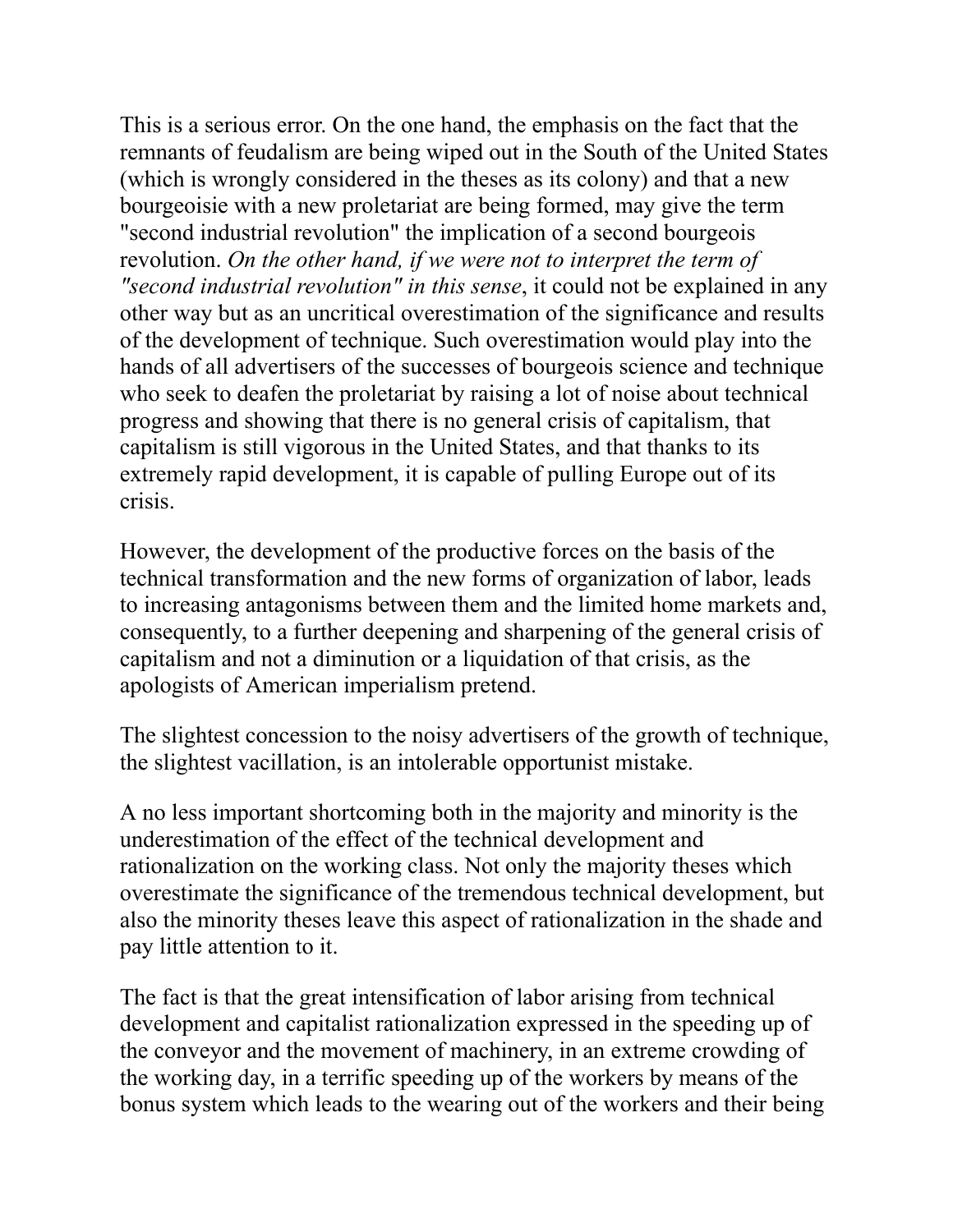thrown out of the factory sooner than was the case hitherto and, finally, the absolute diminution of the number of workers in some industries which gives rise to a tremendous growth of unemployment, are truly becoming the central problems of the entire American working class and thus acquiring the greatest political significance.

This *new* form of exploitation of the workers is based upon the increase of wages of a very small upper strata and upon the lowering of the standard of living, which was low enough hitherto, for the vast majority of the working class (notwithstanding the majority theses to the contrary).

The American proletariat does not feel so much the worsening of its position in any other respect as in the growing overstrain of labor, in the reduction of the period of the worker's stay in the factory, and in the growing unemployment.

Huge masses of American workers can be rallied to a struggle against the overstrain of labor and the monstrous growth of exploitation. The chief demands capable of uniting them in a common struggle are—(1) the 7-hour day and 6 hours for workers engaged in industries injurious to health and in underground work; (2) social insurance (in case of sickness, injury, invalidity, and unemployment) at the cost of the employers and the State.

Extensive and persevering agitation for these demands throughout the entire period should be the main task of the Party which must simultaneously proceed also with the organization of the unemployed. By fighting for this program, the Party can unite broad sections of the proletariat, educate them politically, strike deep roots in the midst of the American workers, and become a mass working class Party. The revolutionary unions, provided their organizations will be seriously prepared and their leaders carefully chosen, can be an extremely important lever in that work.

The struggle against the consequences of capitalist rationalization should be closely linked up with the struggle against the war danger. In this connection, the Party absolutely fails to see the enormous importance of this task and its decisive political significance. This entails an underestimation of the revolutionary perspectives. There is no doubt that the objective situation as well as the first successes of the Party in leading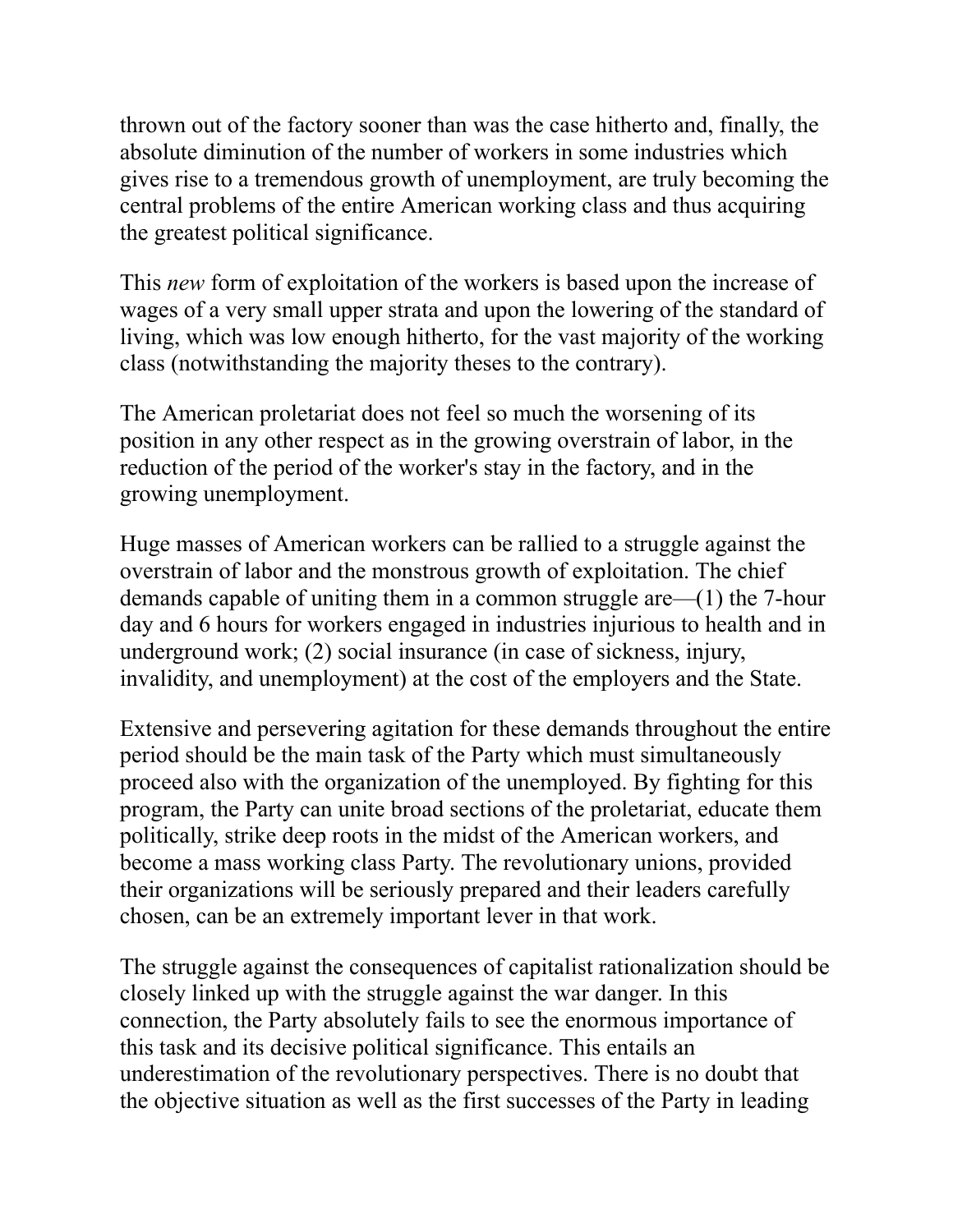mass conflicts provide a basis for a healthy discussion on points of principle within the Party. But the existence of two crystallized leading groups is a decisive obstacle to embarking on this course.

So long as these two groups exist in the Party, the possibility of an exchange of opinion on questions of principle within the Party, and hence the further healthy ideological development of the Party is entirely excluded.

To advance artificial differences of principle on questions concerning which no such differences exist would at the present time serve only and exclusively as a means of furthering the non-principled factional struggle.

The deep-rooted unprincipled methods of factional struggle are becoming a great obstacle in the struggle against all deviations from the correct political line and hindering the development of self-criticism or leading to its factional distortion.

However, the decisions of the VI Congress of the Comintern on the struggle against deviation from the correct political position is of special importance to the Workers (Communist) Party of America.

The ever-growing economic power and ever-increasing importance of American imperialism on the world arena, the specific method of economic and political oppression of the working class on the part of the bourgeoisie, who use the powerful apparatus of the A. F. of L. as an agency in the working class—all these conditions give rise to the most serious danger of the development of a strong Right wing tendency in the American Party. The fact that both factions were guilty of Right wing errors is most significant and amply confirms the existence of the danger of the development of a Right wing tendency in the American Party. The VI Congress has already pointed out in its resolutions a series of Right wing errors (the attitude towards the Socialist Party, inadequate work by the Party in organizing the unorganized and the struggle of the Negroes, the insufficiently clear struggles against the murderous policy of the United States in Latin America), and recorded that "these mistakes cannot, however, be ascribed exclusively to the majority leadership." The mistakes committed since the VI Congress of the C. I. were also of a Right character.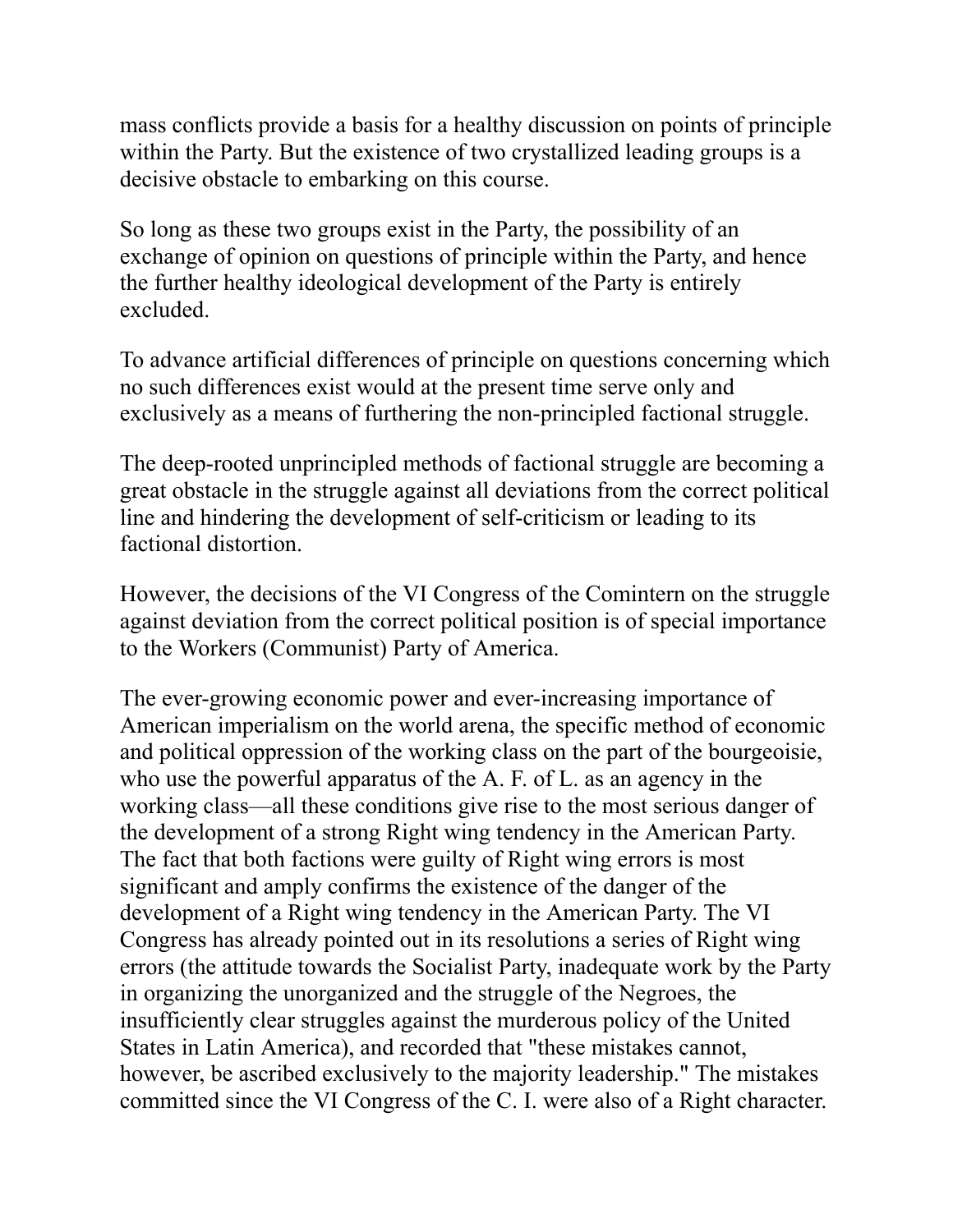The appearance of Trotskyism in the United States can be explained by the fact that the Trotskyist opportunist doctrines on the question of the Party and its structure, the basis of which lies the "principle" of unprincipled alliance with all and sundry Right and "Left" groups and organizations fighting against the Comintern, seems to fit perfectly into the scheme of political struggle in the United States where lack of principle was always the underlying principle in the activities of all bourgeois parties. Nowhere, in no other country in the world, have we witnessed so easy and rapid formation of a bloc of the Trotskyist and the out and out Right wingers as in the United States, thus revealing at the very outset its Social Democratic and anti-Comintern nature. The Right mistakes of the Party helped the growth of Trotskyism in the United States.

Notwithstanding the presence of certain temporary premises for Trotskyism in the United States, the Trotskyist bloc there also is doomed to collapse. The main condition for this is a correct political line of the Communist Party based on clear principles aiming at the elimination and correction of Right mistakes and a decisive fight against the Right danger in the ranks of the Workers (Communist) Party of America.

A successful struggle against both the out and out Right as well as against the "Left" Trotskyist deviations, has been hindered until now, mainly by the intolerant and unprincipled faction struggle between the two leading groups. Each faction speculates on the mistakes of the other concealing or underestimating meanwhile its own mistakes. Each faction hurls against the other accusations of alleged Right and "Left" mistakes. Actual and imaginary errors are exaggerated for factional purposes and deviations are manufactured out of them.

For factional consideration, the minority of the C. E. C. attacks the majority on some points more sharply than the Trotskyists who have been expelled from the Party. In its turn the majority, also for factional reasons, resorts to absolutely intolerable manoeuvres (the invitation of the renegade Cannon to a meeting of the C. E. C., for example). Speculation on deviations (instead of combating them), and factional manufacturing of deviations, does not give the Party a chance to discover the real mistakes and to establish the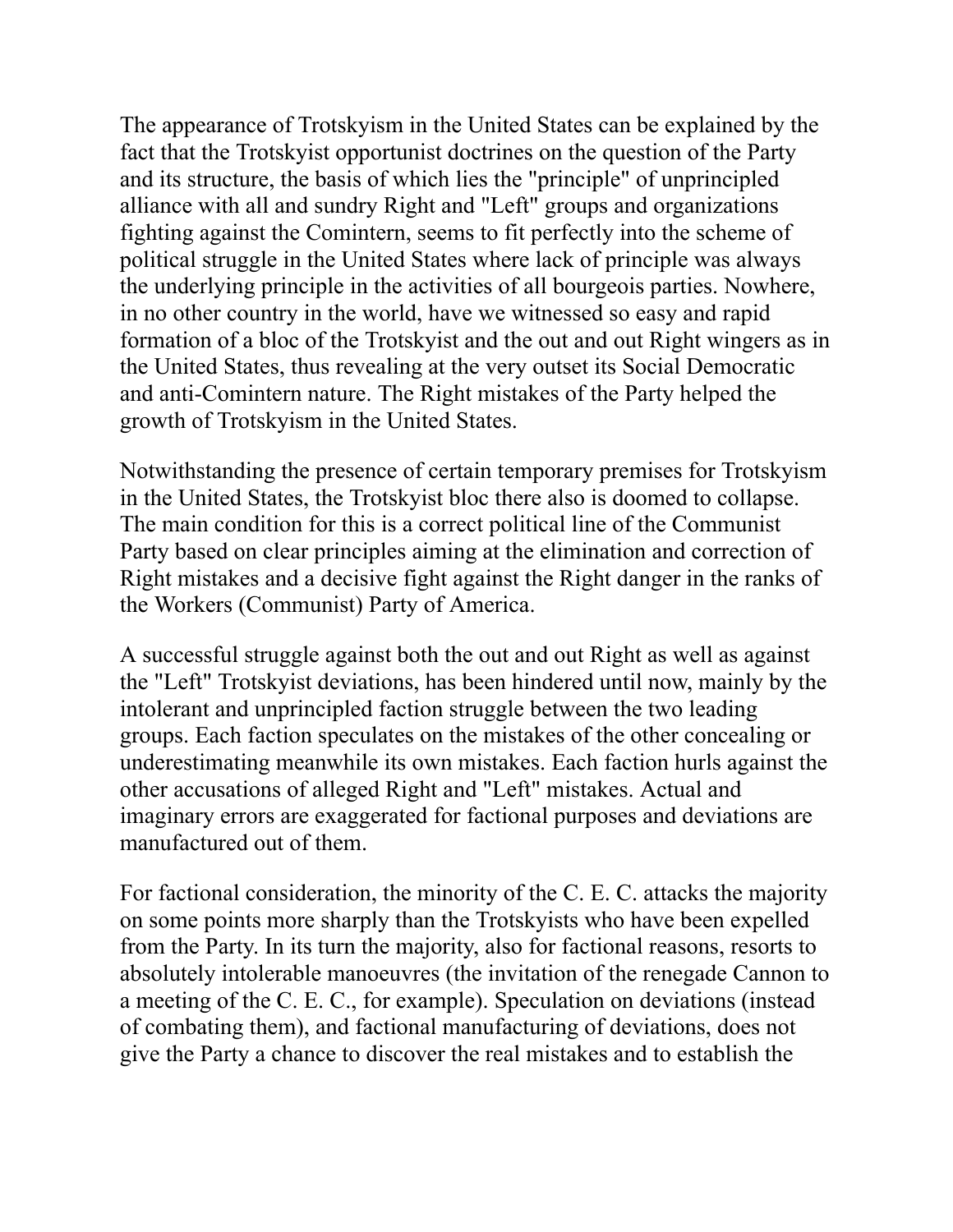actual dimensions and the actual sources of the Right (and also the "Left") danger.

The struggle against the Right and "Left" dangers has to contend with factionalism in the Workers (Communist) Party of America and cannot be developed in a truly Bolshevik manner until this main hindrance is eliminated.

The C.I. several times requested the Party in the most decisive manner to put an end to the factional struggle. The VI Plenum of the E.C.C.I. demanded from the Party a "complete and unconditional cessation of the factional struggle." The American Commission during the VIII Plenum confirmed that decision. The Polit. Secretariat of the E.C.C.I. declared in April, 1928 that: "it is the opinion of the E.C.C.I. that the *main* problem of the Party in the field of organization is to kill all remnants of factionalism." Finally, the VI Congress decided that: the *most important task* confronting the Party is to *put an end to the factional strife*, which is not based on any serious differences, and at the same time, to increase the recruiting of workers into the Party and to give a definite stimulus to the promotion of workers to leading Party posts."

The existing factions must be resolutely and definitely liquidated. The factional struggle must be unconditionally stopped. Without this *no mass Communist Party of the American proletariat can be organized*.

This is the most urgent task of the Party. The VI Convention of the Workers Party must categorically prohibit any further factional struggle, under threat of expulsion from the Party, and lay the foundation of a normal Party life, especially internal democracy, self-criticism and iron Party discipline, based on the unconditional subordination of the minority to the majority and an unconditional recognition of the decisions of the Comintern.

All Party members must unite their efforts for the speediest carrying out of this most urgent task.

The *Young Workers League* must not be led by any of the factional groups in the Party, its members must fight on the basis of the decisions of the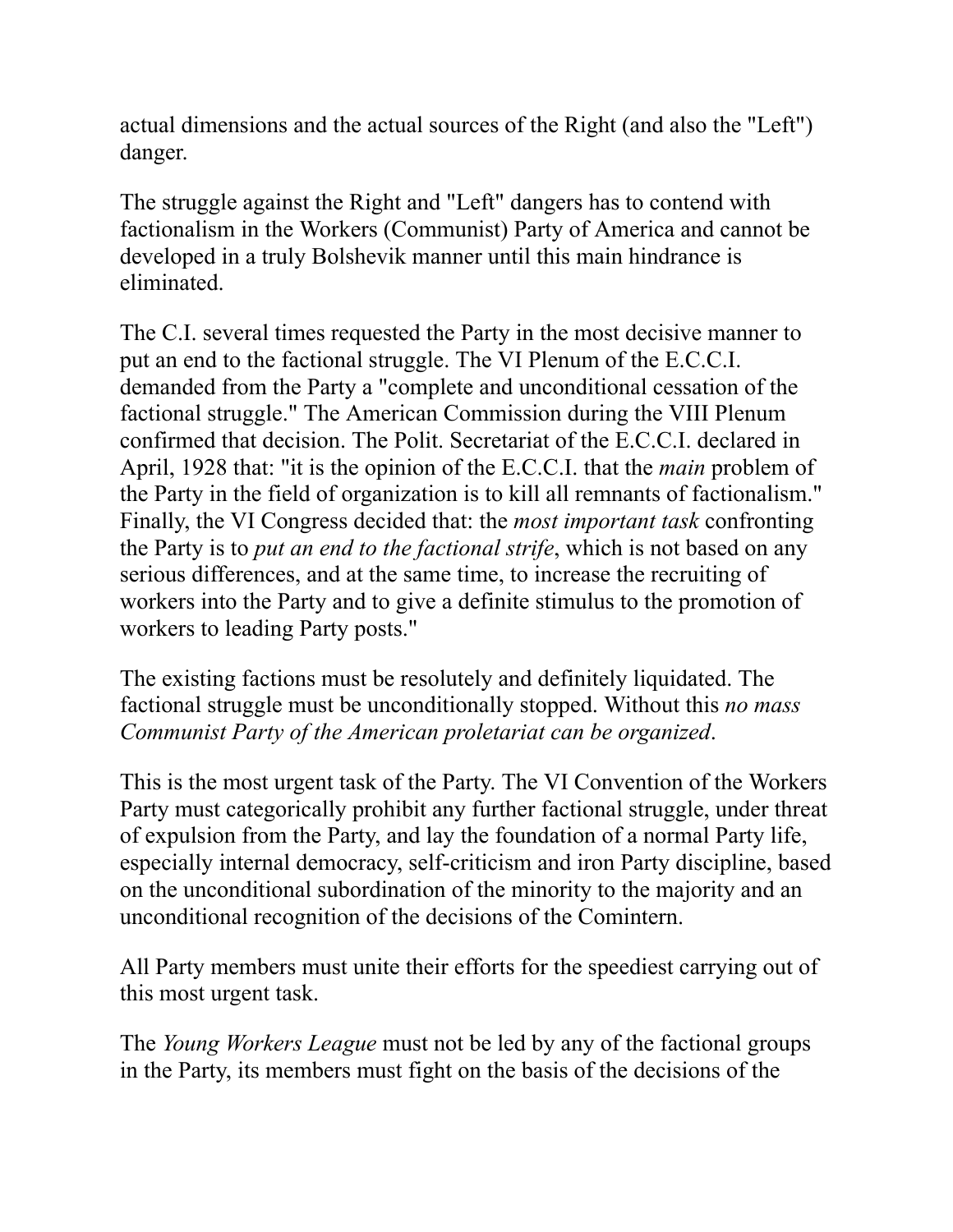Comintern and the Communist Youth International for the liquidation of factionalism and factional groupings both in the League and in the Party.

The fact that the Party has increased last year the number of its members employed in big factories by 14 per cent, the fact that it has already come out as a staunch leader in stubborn class wars, the fact that its influence among the native workers has increased and improved, all this shows that the Party has already matured for transformation into a mass organization. But the fact that the Party could not get more than 50,000 votes in the elections shows that its ties with the American proletariat is still weak.

The Party can become a mass proletarian Party only on condition that *it widens its base by creating its main strongholds in the ranks of the American workers, especially in the most important branches of industry, and also among the Negro workers, while at the same time retaining its positions among the revolutionary immigrant workers*.

This course on the American workers and the decisive branches of industry must run through all activities of the Party and must be laid down as the foundation of the organization of the unorganized, the creation of new unions, the organization of the Left wing in the old unions, "laying thereby the basis for the actual realization of the slogan of creation of a wide Workers' Party from below." (Resolution of the VI Congress of the C. I.)

Four principal conditions are now essential in order that the Party may definitely enter the path leading to its transformation into a mass Communist Party, four conditions, the *decisive significance* of which neither the majority, which is responsible for the leadership, nor the minority have understood. These conditions are:

- 1. A correct perspective in the analysis of the general crisis of capitalism and American imperialism which is a part of it.
- 2. To place in the center of the work of the Party the daily needs of the American working class and especially (a) the demand for a 7-hour day and 6 hours for underground workers and those engaged in injurious trades, while exposing and waging a systematic struggle against the capitalist methods of rationalization directed towards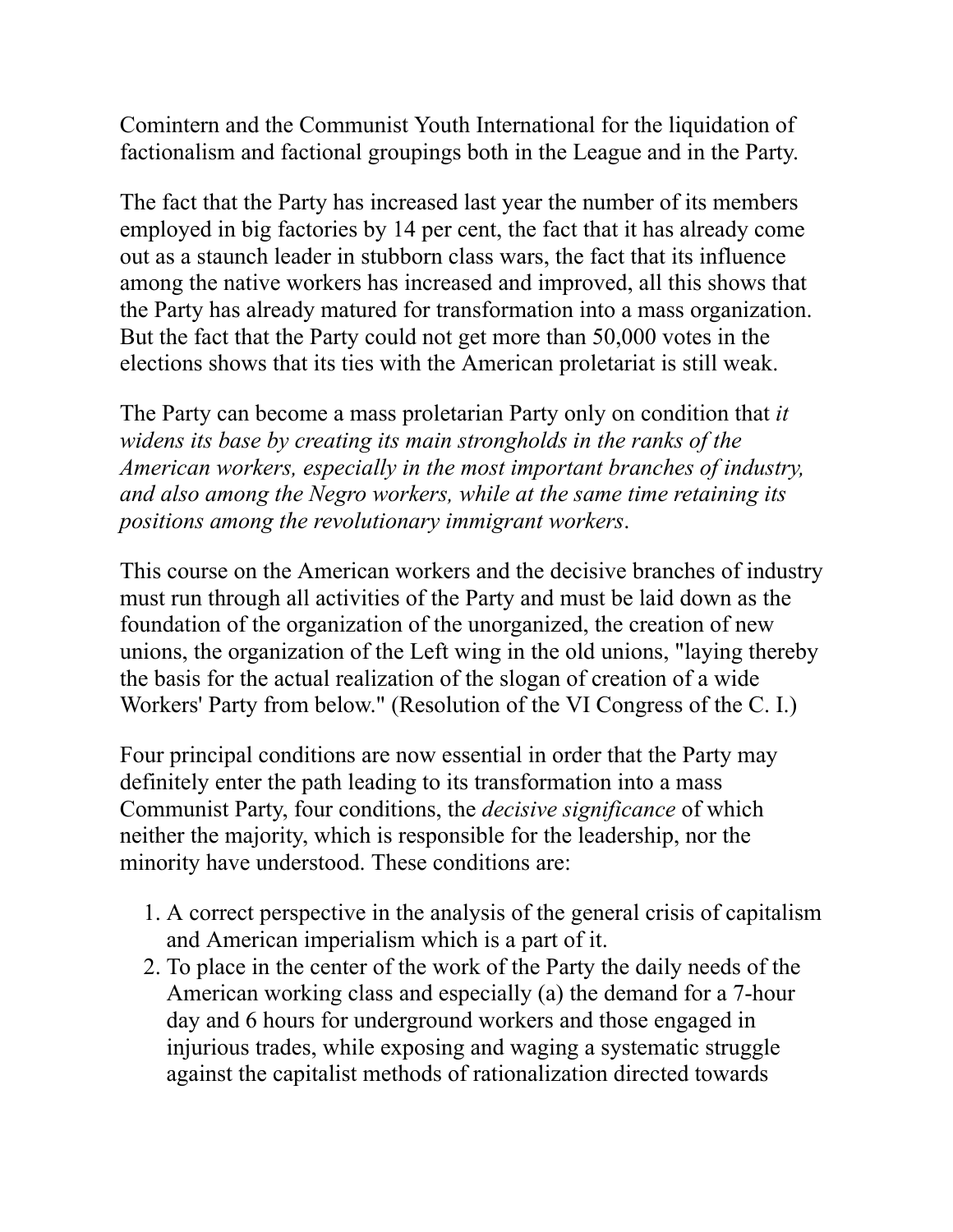intensifying the exploitation of the workers; (b) the demand for all forms of social insurance at the cost of the employers and the State.

- 3. Freeing the Party from its immigrant narrowness and seclusion and making the American workers its wide basis, paying due attention to work among the Negroes.
- 4. Liquidation of factionalism and drawing workers into the leadership.

The E. C. C. I. calls upon the VI Convention of the Workers (Communist) Party of America to carry out these decisive tasks.

With Communist Greetings,

Eexecutive Committee of the Communist International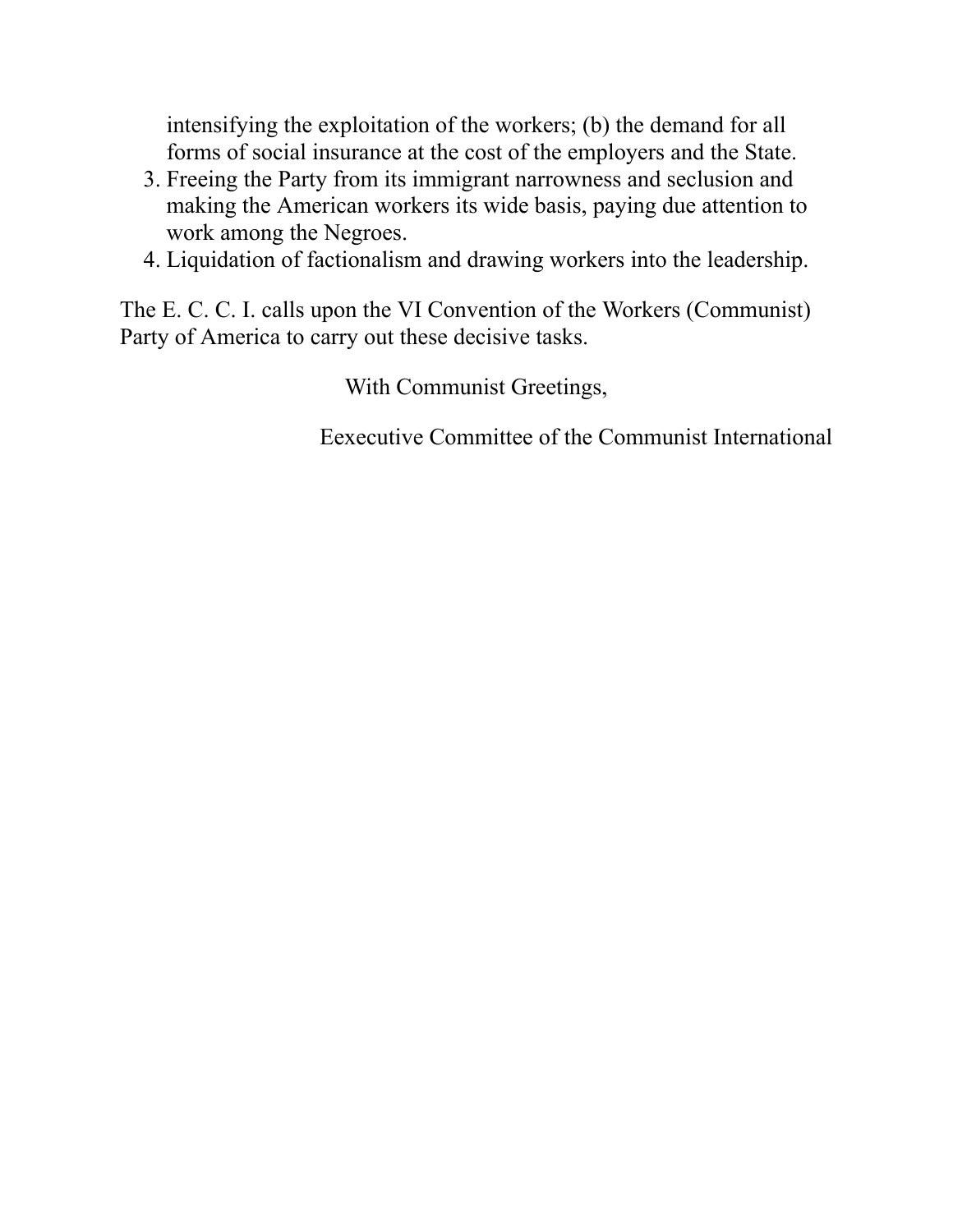#### <span id="page-30-0"></span>**Part 4. To All Members of the Communist Party of the United States:** *An Address by the Executive Committee of the Communist International*

#### Dear Comrades:

The Executive Committee of the Communist International together with the delegation of the Sixth Convention of the Communist Party of the United States, has very carefully discussed the situation in the American Communist Party. Having given to all the delegates the fullest opportunity for expressing their views and for making proposals, having carefully examined all the material presented, and having considered the question from all aspects, the Executive Committee of the Communist International deems it necessary to place in all seriousness the situation within the Party before all members of the Communist Party of the United States.

The Open Letter of the Executive Committee of the Communist International to the Sixth Convention of the American Communist Party, which placed before it the fundamental tasks arising in connection with the accentuation of the inner and outer contradictions of American imperialism in the present period, pointed out the necessity of the Party converting itself as soon as possible from a numerically small propagandistic organization into a mass political party of the working class, which particularly at the present juncture is indissolubly connected with the intensification of the struggle against the right danger. This Open Letter declared categorically that the fundamental prerequisite for a successful carrying out of these tasks is the cessation of the unprincipled struggle of many years standing.

The Executive Committee of the Communist International is compelled to record that at the Convention itself and after it, not only was there no appreciable result achieved in the matter of doing away with factionalism, but on the contrary, the factional struggle has become still more accentuated.

Due to the unprincipled factional struggle, the Sixth Convention of the American Communist Party had failed to produce the results which it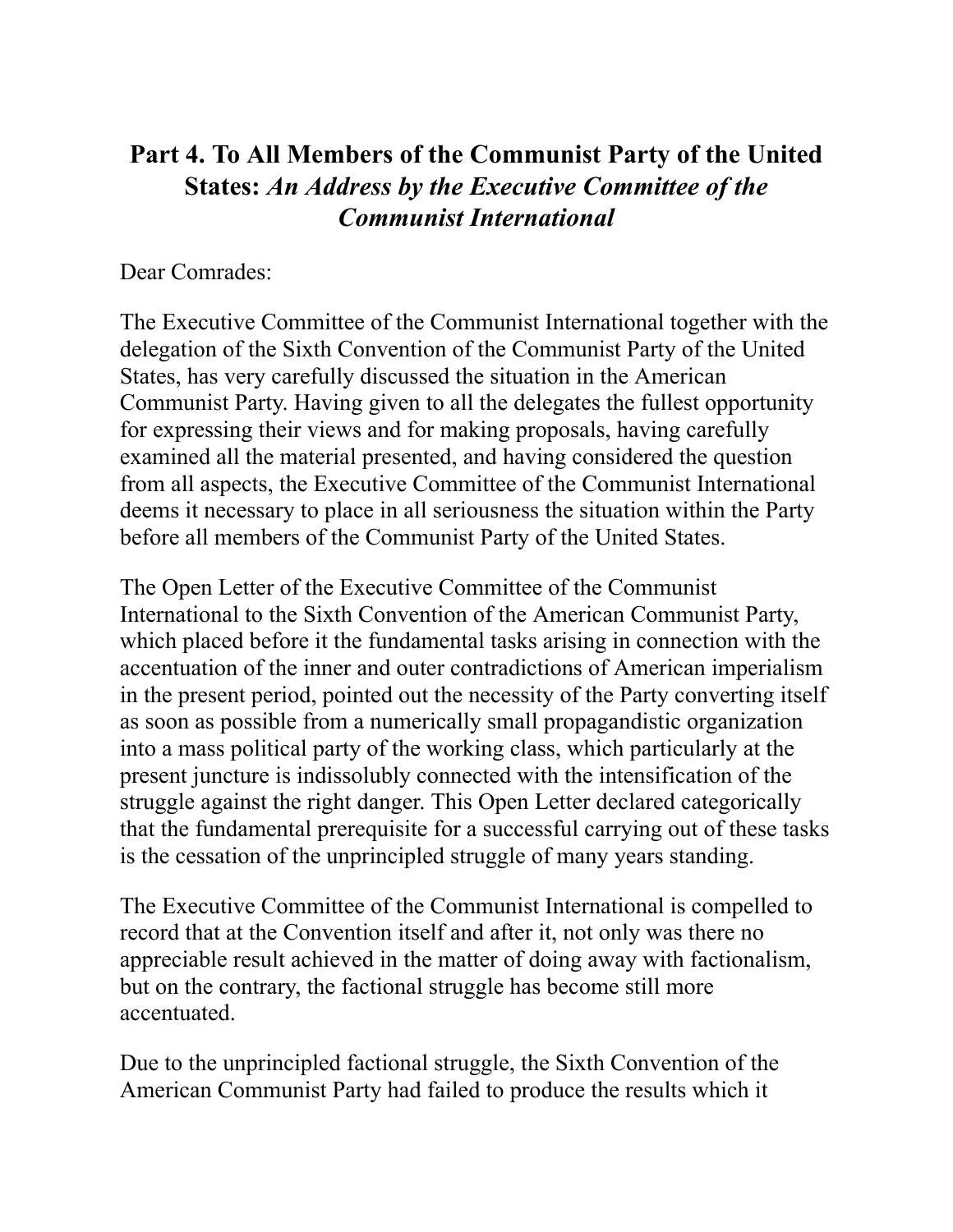should have produced in regard to bolshevization and to the establishment of a healthier condition within the American Communist Party. Many of the most important political questions and tasks confronting the Party were not discussed at the Convention. The errors of the Majority and of the Minority of the Party were not explained at the Convention as they should have been as a matter of Bolshevik self-criticism. The Party was not mobilized for the struggle against the right danger. No consolidation of all the forces of the Party for struggle against factionalism was secured at the Convention. On the contrary, this Convention, which was composed of the best proletarian elements of the American Communist Party, who uphold the line of the Comintern, became the arena for unprincipled manoeuvers on the part of the top leaders of the Majority, as well as on the part of the leaders of the Minority. The Convention was forced off the line proposed by the Comintern and was mobilized for purposes of further factional struggle of both groups.

A gross distortion of the line of the Comintern was the theory inoculated into the Convention alleging that the organizational proposals of the Executive Committee of the Communist International are in contradiction to its political letter, instead of being a necessary guarantee for the carrying out of the line of the Open Letter in the American Communist Party. A clearly factional distortion of the meaning of the organizational proposals of the Executive Committee of the Communist International were also the efforts to interpret them as a handing over the leadership of the Party to the Minority, which was not and is not intended by the Comintern, since the fundamental task of the Open Letter and organizational proposals of the Executive Committee of the Communist International to the Sixth Convention was the consolidation of the Party on the basis of the line of the Comintern, in the direction of the struggle against the factionalism of both groups. The Minority of the Central Committee of the Communist Party of the United States endeavored to make the Open Letter and organizational proposals of the Executive Committee of the Communist International an instrument in getting the leadership of the Party into its own hands. The Executive Committee of the Communist International condemns these attempts of the Minority which show that it has factionally distorted the meaning of the Open Letter of the Executive Committee of the Communist International and its organizational proposals and that certain leaders of the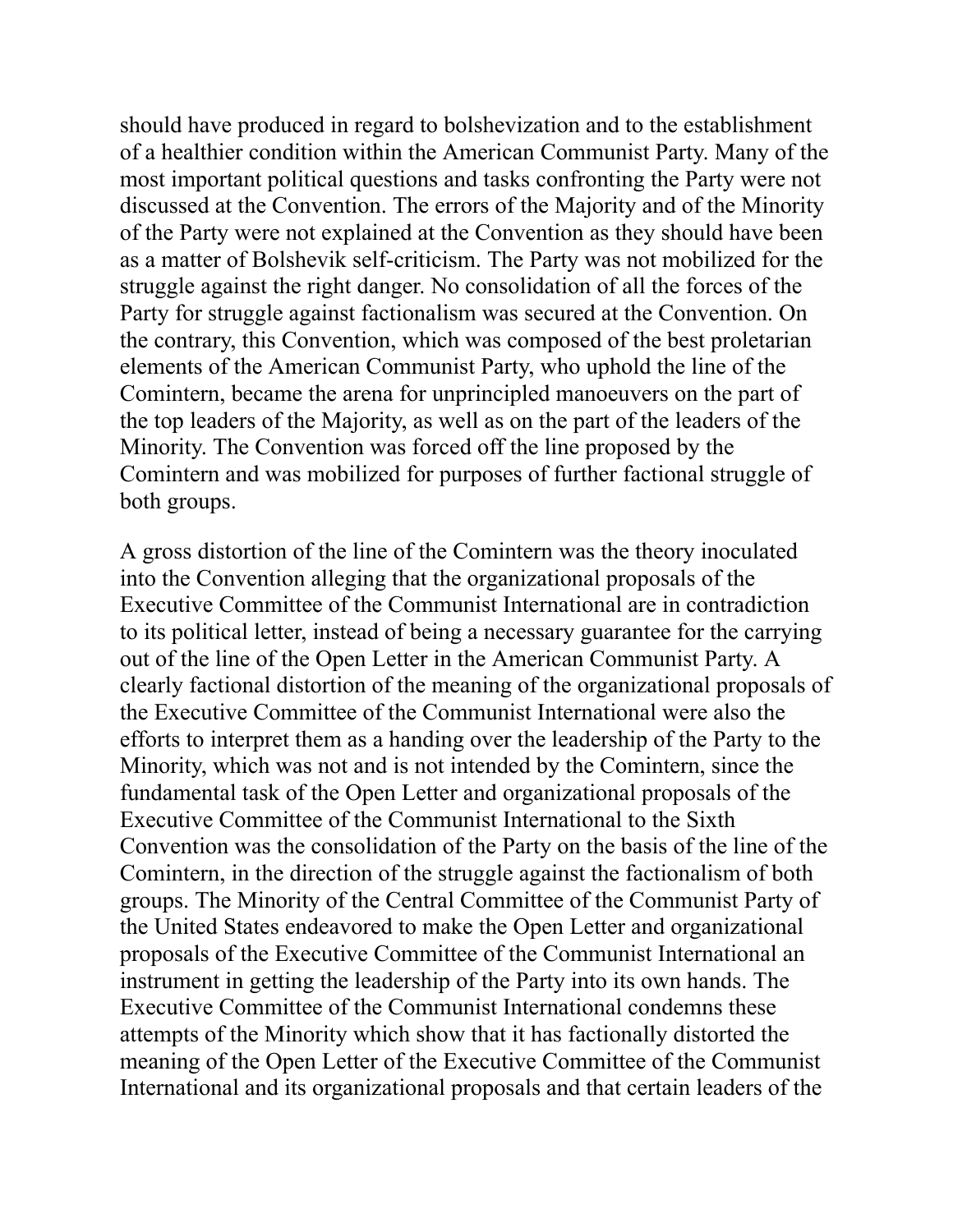Minority have shown themselves unfit to play the role of a uniting factor in the struggle of the Party against factionalism, in conformity with the directions of the Executive Committee of the Communist International.

It is the factional leaders of the Majority, with Comrade Lovestone at the head, that are mainly responsible for making use of the Convention for factional purposes, for misleading honest proletarian Party members who uphold the line of the Comintern, for playing an unprincipled game with the question of struggle against the Right danger in the Comintern and in the Communist Party of the Soviet Union, for the inadmissable personal hounding of the delegation of the Comintern at the Convention; for the organization of caucus meetings of delegates of the Majority, in direct contradiction with the Open Letter of the Executive Committee of the Communist International and in spite of the verbal acceptance of that letter; for hounding those comrades who departed from the Majority faction and unconditionally accepted the line of the Executive Committee of the Communist International; for the campaign against certain responsible comrades of the Minority who are carrying out the line of the Executive Committee of the Communist International,—for all these methods and intrigues which cannot be tolerated in any section of the Comintern, and which clearly bear the imprint of petty bourgeois politiciandom.

Both factions of the American Communist Party have been guilty of right errors. Both factions show serious deviations to the right from the general line of the Comintern, which creates the danger of an openly opportunists right deviation crystallizing within the Party.

Since the Sixth Congress of the Communist International the Majority of the Central Committee of the American Communist Party has been committing a series of gross right errors pointed out in the Open Letter of the Executive Committee of the Communist International. These errors found their expression in overestimating American imperialism and in putting the question of inner and outer contradictions in a wrong way, which led to the obscuring of inner contradictions of American capitalism; in underestimating the swing to the left of the American working class; in underestimating American reformism which led to weakening the struggle against it; in underestimating the right danger in the American Communist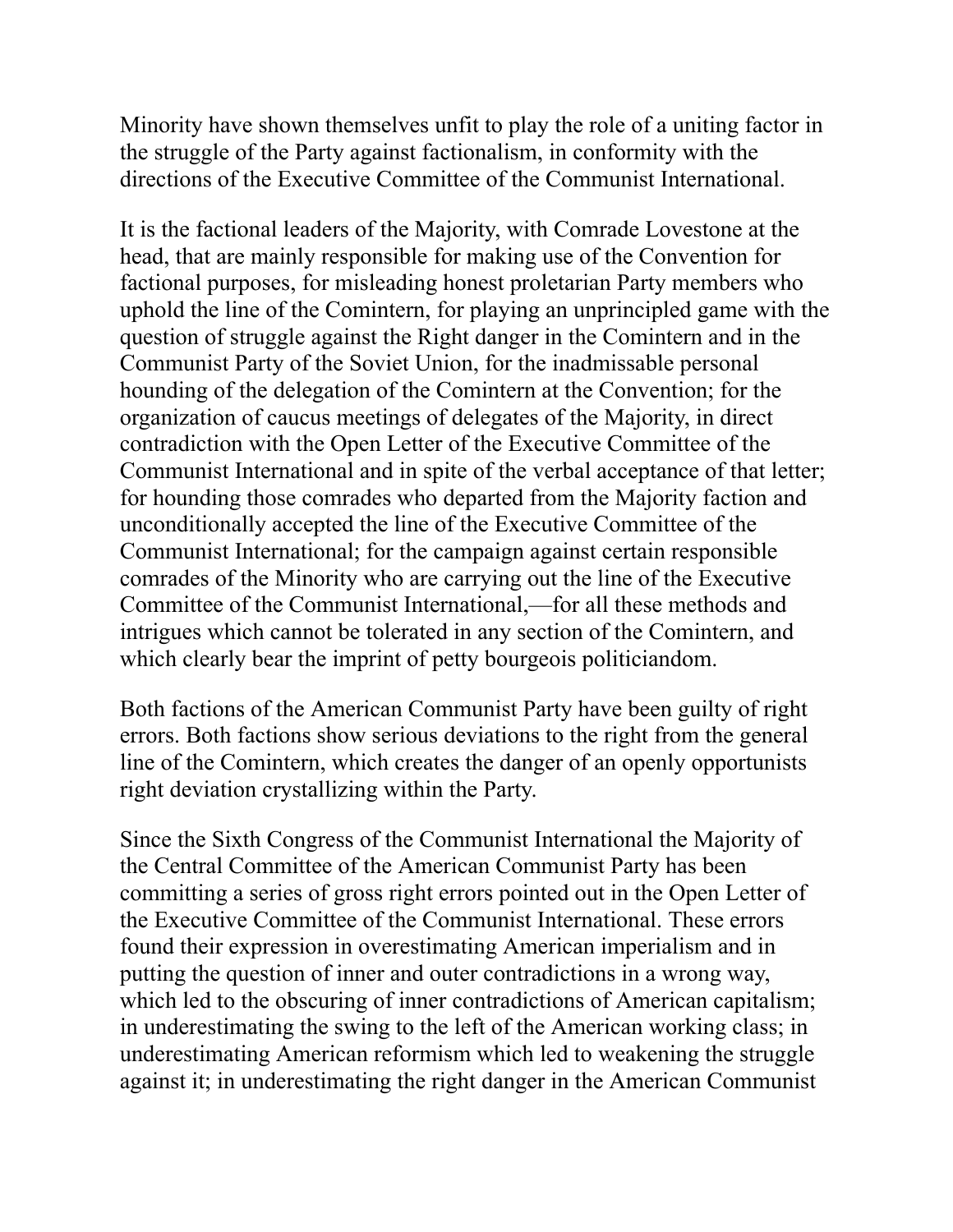Party; in substituting in place of the question of the right opportunist danger only the question of Trotskyism, i. e. of dealing with the question in a manner which led to the obscuring of the right danger.

The Minority of the Central Committee of the American Communist Party was committing in regard to questions dealing with the crisis of American capitalism and the swing of the masses to the left, "left," but in reality right opportunist errors; it dissociated the development of the inner contradictions of American capitalism from its external contradictions and from the general crisis of world capitalism, and, in regard to the question of struggle against the war danger, it was sliding down to petty bourgeois pacifist slogans ("no new cruisers"—Comrade Bittelman). The Minority of the Central Committee was unable to dissociate itself at the right time from Trotskyism and did not properly struggle against it. The ideological lever of right errors in the American Communist Party was the so-called theory of "exceptionalism," which found its clearest exponents in the persons of Comrades Pepper and Lovestone whose conception was as follows: a crisis of capitalism, but not of American capitalism; a swing of the masses to the left, but not in America; the necessity of accentuating the struggle against reformism, but not in the United States; a necessity for struggling against the right danger, but not in the American Communist Party. And yet, the present period, when the process of shaking the foundation of capitalist stabilization is going on, signifies for the United States that it is being ever more closely involved in the general crisis of capitalism. In America, too, the fundamental contradiction of capitalism—the contradiction between the growth of the productive forces and the lagging behind of the markets—is becoming more accentuated. The bourgeoisie is increasing its efforts to find a way out of the growing crisis by means of rationalization, i. e. by increased exploitation of the working class. The internal class contradictions are growing; the struggle for markets and spheres for the investment of capital against the other imperialist states is becoming more accentuated; there is a feverish growth of armaments; and the war danger is getting nearer and nearer. With a distinctness unprecedented in history, American capitalism is exhibiting now the effects of the inexorable laws of capitalist development, the laws of decline and downfall of capitalist society. The general crisis of capitalism is growing more rapidly than it may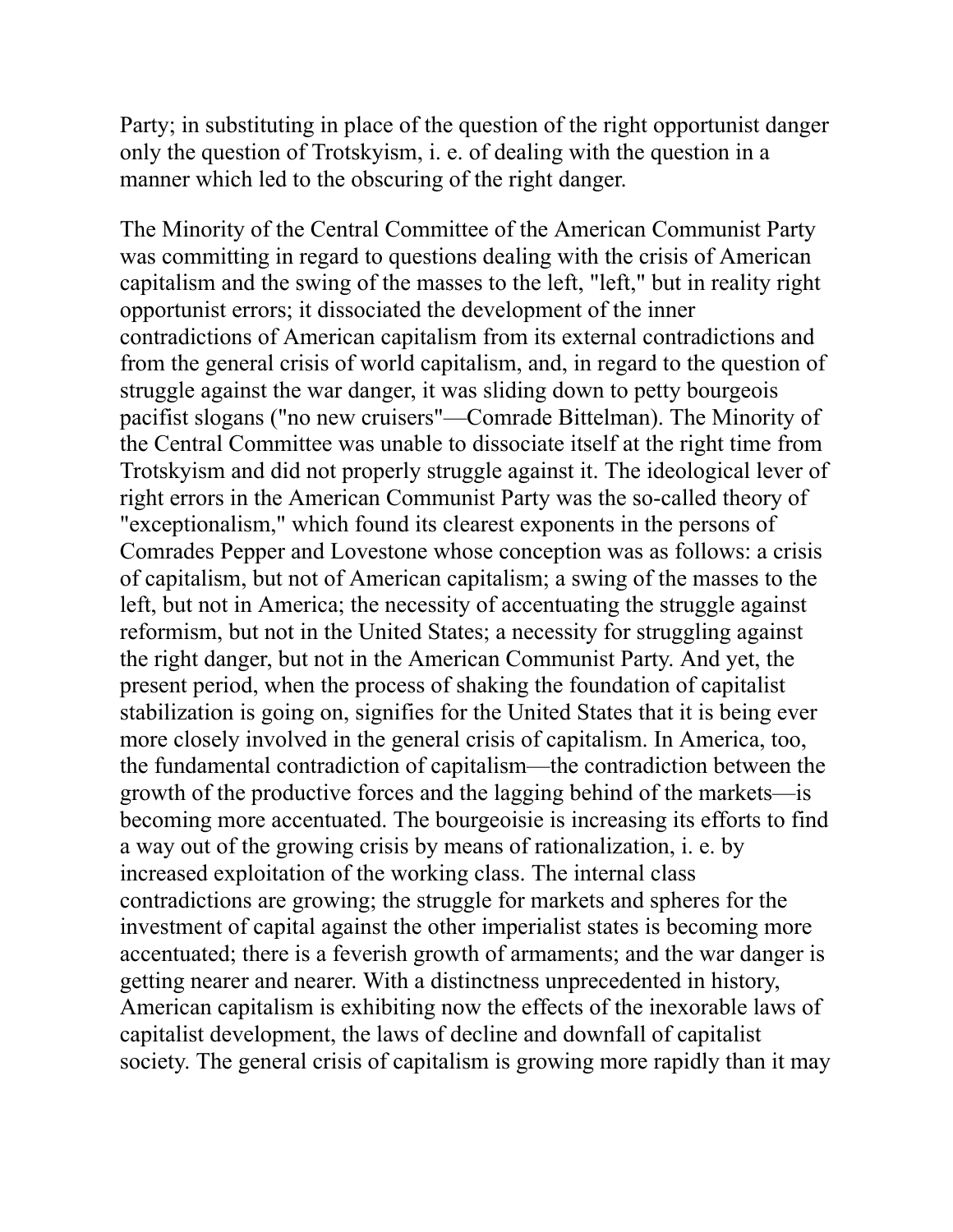seem at first glance. The crisis will shake also the foundation of the power of American imperialism.

Under these conditions the theory of "exceptionalism" is a reflection of the pressure of American capitalism and reformism which are endeavoring to create among the mass of workers an impression of absolute firmness and "exceptional" imperialist might of American capital in spite of its growing crisis and to strengthen the tactic of class collaboration in spite of the accentuation of class contradictions. The Executive Committee of the Communist International points out that not only the mistakes of the Majority but also the most important mistakes of the Minority were based on the conception of American "exceptionalism."

While it records the political mistakes of both groups, as well as the growth of the right danger in the American Communist Party, the Executive Committee of the Communist International regards as a factional exaggeration the claim, alleging that the group of the Majority as a whole is the bearer of the right tendency as well as the claim alleging that the Minority group represents the Trotskyist deviation. There are in the ranks of both groups elements with strong right tendencies which either show themselves openly, or are masked by "left" phraseology. Neither of the two groups has carried on a proper struggle against these right tendencies 'in the ranks of its own faction, and the factionalism of both groups has been a great impediment to the development within the Party of the necessary selfcriticism and to the political educational of the Party members in the spirit of Bolshevik steadfastness based on principle.

A factional lack of principle which is also an expression of opportunism, finds its expression in the fact that both groups were putting the interests of their faction above the interests of the Party. On the strength of this, the American Communist Party is confronted now in all sharpness with the question of the danger of the political disintegration of the present leading cadres which threatens to undermine the whole work of the Party.

A characteristic manifestation of the rotten factional diplomacy in regards to the Communist International, is the attitude of the Majority of the Central Committee of the American Communist Party on the question of Comrade Pepper's conduct. In spite of the repeated decisions of the Comintern on the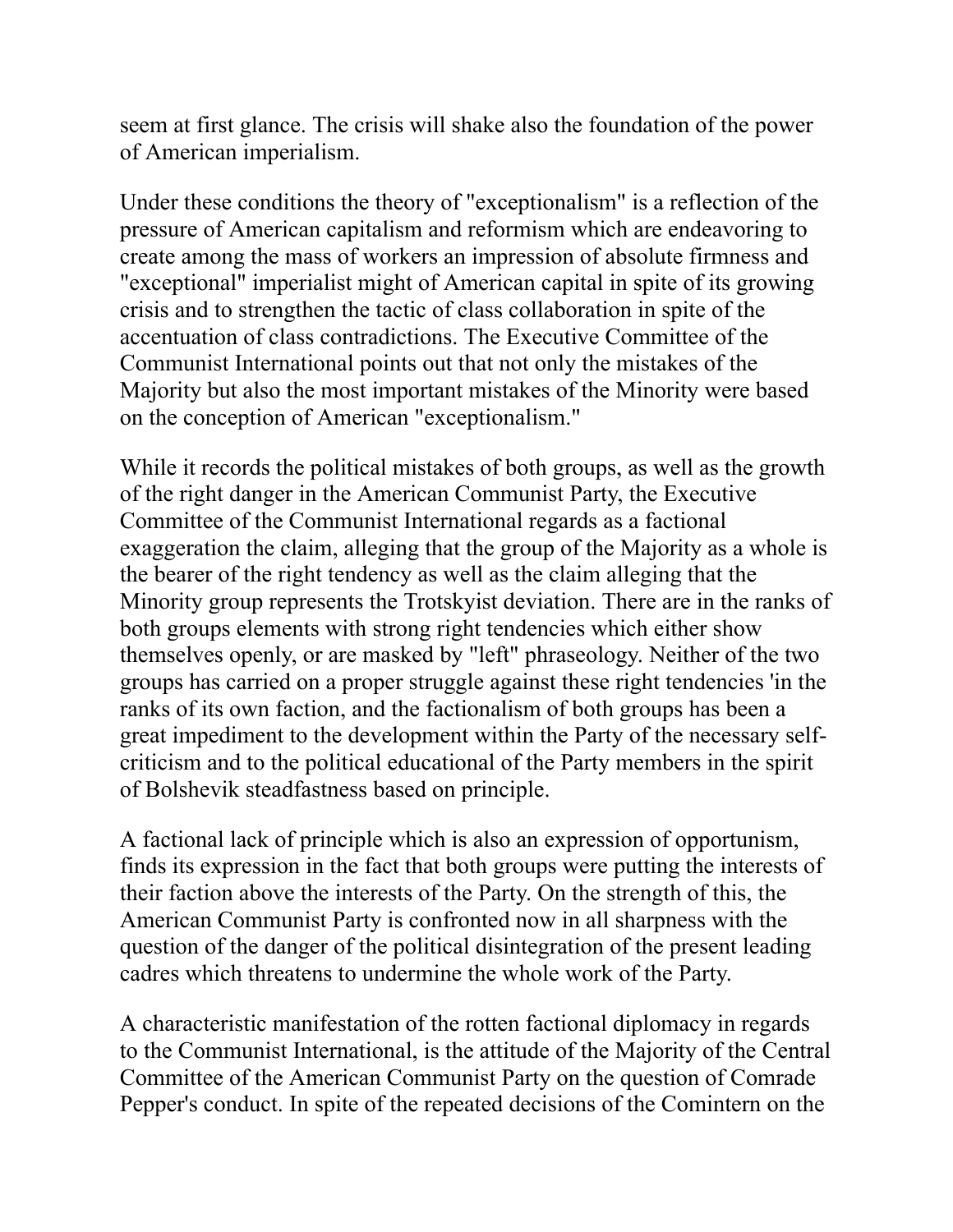removal from work in the American Communist Party of Comrade Pepper, who repeatedly exhibited opportunistic tendencies, the Majority of the Central Committee violated these decisions of the Comintern, shielding the political errors and gross breaches of discipline, which were being committed by Comrade Pepper. The inconsistency and lack of principle in the attitude of the leaders of the Majority of the Central Committee in regard to Comrade Pepper found vivid expression in the fact that the Central Committee of the American Communist Party expelled him from the Party, pointing out that "the political platform of Comrade Pepper is no doubt the real cause of his cowardly disinclination to do his duty and to go and place himself at the disposal of the Comintern" (decision of the Secretariat of the Central Committee of the American Communist Party approved by the Political Bureau of the Central Committee), whereas a few days later in spite of the political characteristics given to Comrade Pepper the Central Committee reinstated him in the ranks of the Party. The Majority, as well as the Minority of the Central Committee was engaged in an inadmissible, unprincipled speculation with questions of the situation in the Communist Party of the Soviet Union and in the Comintern. If the Minority speculated on the version, as if it were the only group in the American Communist Party sharing the attitude of the Communist Party of the Soviet Union in its struggle against right deviations, the Majority, making use of methods of a rotten diplomacy, went to the length of unprincipled manoeuvering in regard to this question. This has found expression in the adoption by the Convention, at the initiative of Comrades Lovestone and Gitlow and without the least attempt of informing the delegates of the Convention about the situation in the Communist Party of the Soviet Union, of a resolution, which proposed organizational measures in the struggle against the right deviation. And subsequently, on arrival in Moscow, the delegation of the majority, in the person of Comrade Gitlow made a declaration which practically disavows this resolution and upholds the slanderous attacks of the right elements on the leadership of the Communist Party of the Soviet Union and of the Comintern.

The Executive Committee of the Comintern draws special attention to the attacks entirely unworthy of a Communist, which during the Convention, Comrade Lovestone permitted himself to make on the leadership of the Comintern (Comrade Lovestone's reference to "the running sore" in the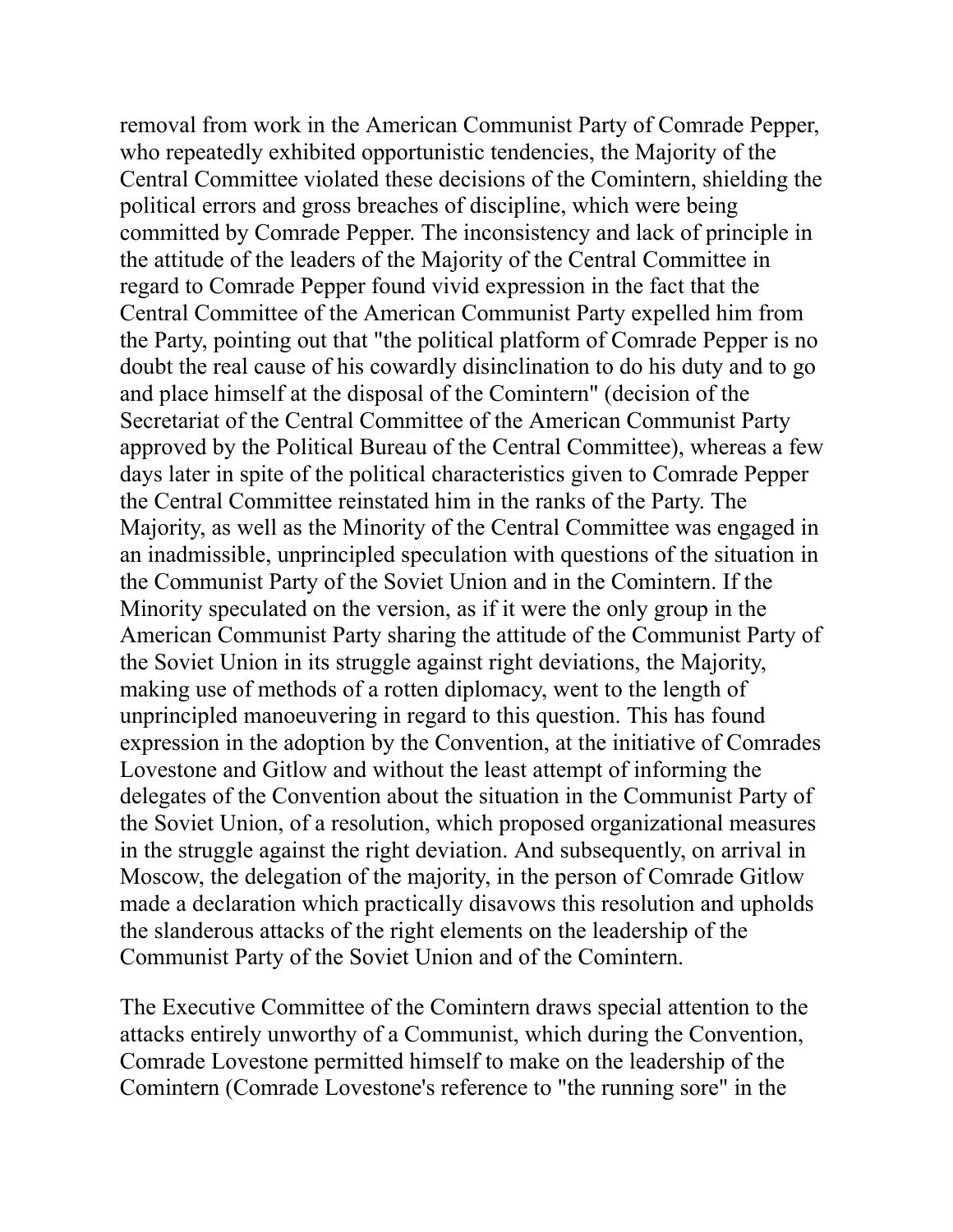apparatus of the Executive Committee of the Communist International). The Executive Committee of the Communist International emphasizes, that these attacks of Comrade Lovestone represent a repetition of slanderous attacks upon the Comintern made by the right opportunists.

The Executive Committee of the Communist International draws special attention to the declaration of May 9th, in which Comrades Bedacht, Lovestone and others tried to discredit beforehand the decision of the Comintern by stating that "the Executive Committee of the Communist International wants to destroy the Central Committee and is therefore following a policy of legalizing the former factionalism of the opposition bloc and is recommending to carry it on also in the future."

The Executive Committee of the Communist International holds that this most factional and entirely impermissible anti-Party declaration of Comrades Bedacht, Lovestone and others, represents a direct attempt at preparing conditions necessary for paralyzing the decisions of the Comintern and for the split in the Communist Party of America. The same manifest determination to oppose their faction to the Comintern found expression also in the second statement of May 14th, submitted by the delegation from the Convention only in more diplomatic form. The assertion of the leaders of the Majority faction concerning their "loyalty" to the Comintern, contained in that statement, was clearly exposed at the very session of the Presidium of the Executive Committee of the Communist International, at which the statement was reported, by the refusal of the majority of the signers unconditionally to carry into effect the decisions contained in this letter. The Executive Committee of the Communist International declares, that in case the authors of the declaration refuse to unconditionally submit to the decisions of the Comintern and to actively put them into practice, the Executive Committee of the Communist International will be forced to adopt all measures necessary to put a stop to all attempts at splitting the Party, to secure unity in the ranks of the Communist Party of America and to realize the decisions adopted by the Comintern.

In the course of years the Executive Committee of the Communist International had repeatedly demanded the liquidation of factionalism in the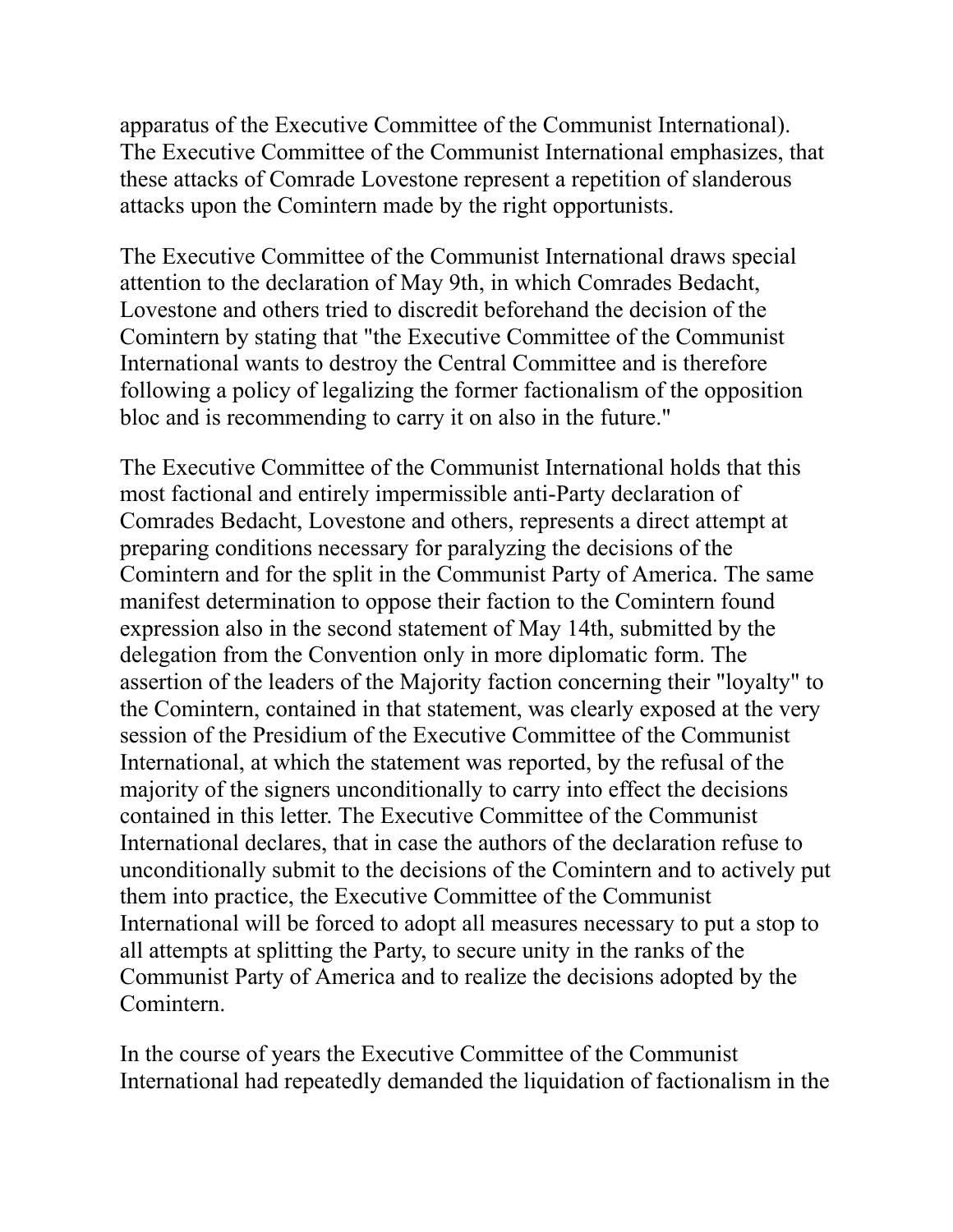Communist Party of America. Thus, for example, in the resolution of the Fifth enlarged Plenum of the Executive Committee of the Communist International, in 1925, it is stated: "The Executive Committee holds firmly to the opinion that factional struggle between the two groups must absolutely cease."

In a resolution of the Sixth Enlarged Plenum of the Executive Committee of the Communist International of 1926 on the American question, among other things it is stated: "To enable the American Communist Party to fulfill its historic mission, the first prerequisite is complete and unconditional termination of the factional fight within the Communist Party, not in words, but in deeds."

In its resolution of July 1st, 1927, the Executive Committee of the Communist International again reminded the Party that "this demand was not being carried out seriously enough" and that there is still in the Party "an impermissible situation of faction formation," which may lead to "a crisis in the Party."

The Sixth World Congress of the Comintern in 1928, while mentioning in its political theses that in the Party there is to be "observed a slackening of the long standing factional struggle," nevertheless found sufficient ground for deciding that "the most important task confronting the Party is to put an end to factional strife—which is not based on any serious controversies on points of principle."

Finally, the Executive Committee of the Communist International, with the object of carrying out the decisions of the World Congress, and in view of the fact that the inner-Party situation in the United States became anew accentuated, had addressed an open letter to the American Party in December, 1928, and demanded from the Convention, then pending, that it begin at last really to carry out the decisions of the Comintern concerning the liquidation of factionalism.

All of this was absolutely of no avail so far. The leaders of the Majority as well as the leaders of the Minority of the Central Committee, who repeatedly gave their verbal pledges to the Executive Committee of the Communist International, that they will carry out the decisions of the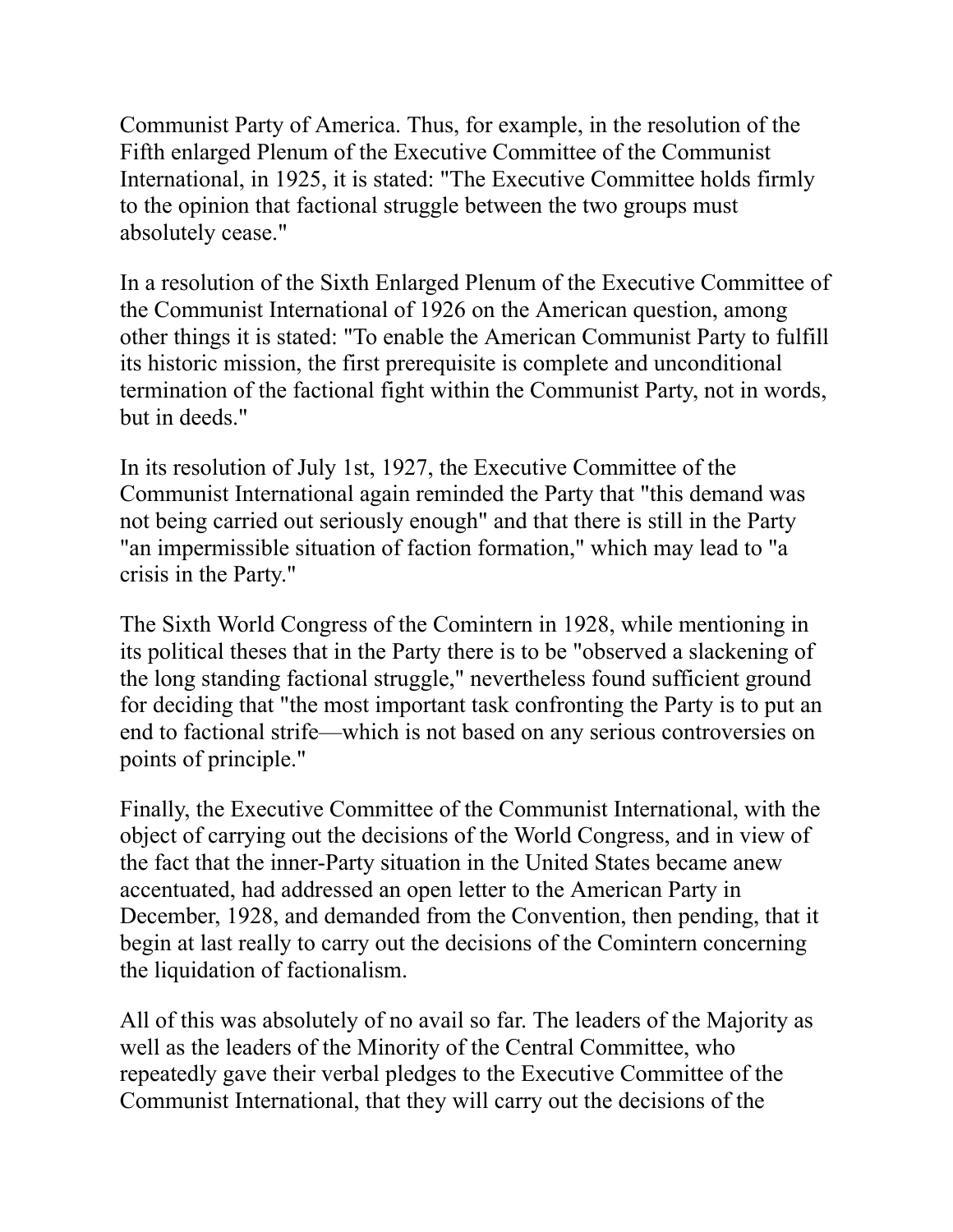Comintern, have systematically violated the decisions of the Executive Committee of the Communist International and their own pledges. Therefore, the Executive Committee of the Comintern, approving in the main the work of the Executive Committee of the Communist International delegation to the Sixth Convention of the American Communist Party, resolves to adopt the following measures:

- 1. To place the Majority as well as the Minority of the Central Committee under the obligation of dissolving immediately the factions and of ceasing all factional work. To call upon all the organizations of the American Communist Party to secure the putting into practice of this instruction, not shrinking from the applications in regard to the factionalists of the most severe disciplinary measure, clear up to expulsion from the Party.
- 2. Comrades Lovestone and Bittelman, as extreme factionalists of the Majority and Minority, to be removed for a time from work in the American Communist Party.
- 3. To reject the demand of the Minority of the Central Committee in regard to the calling of a special Convention.
- 4. To recognize as necessary the reorganization and extension of the Secretariat of the Central Committee, on a basis of securing real collective, non-factional activity, and to render to the Central Committee every possible help in the matter of putting an end to all factionalism in the Party.
- 5. To turn over Comrade Pepper's case to the International Control Commission for consideration.

The Executive Committee of the Communist International calls upon all the members of the Party to get together for the struggle against unprincipled factionalism in the Party, to be able to carry on the struggle against the right danger; for the healing and bolshevization of the American Communist Party, for a genuine carrying out of inner-Party democracy and proletarian self-criticism. With these objects in view the Party must initiate on a large scale a discussion of questions concerning the situation within the Party and of the political tasks confronting the Party. It is necessary to carry on in all the Party and young Communist organizations a thorough enlightenment campaign concerning the decisions of the Sixth Congress of the Comintern,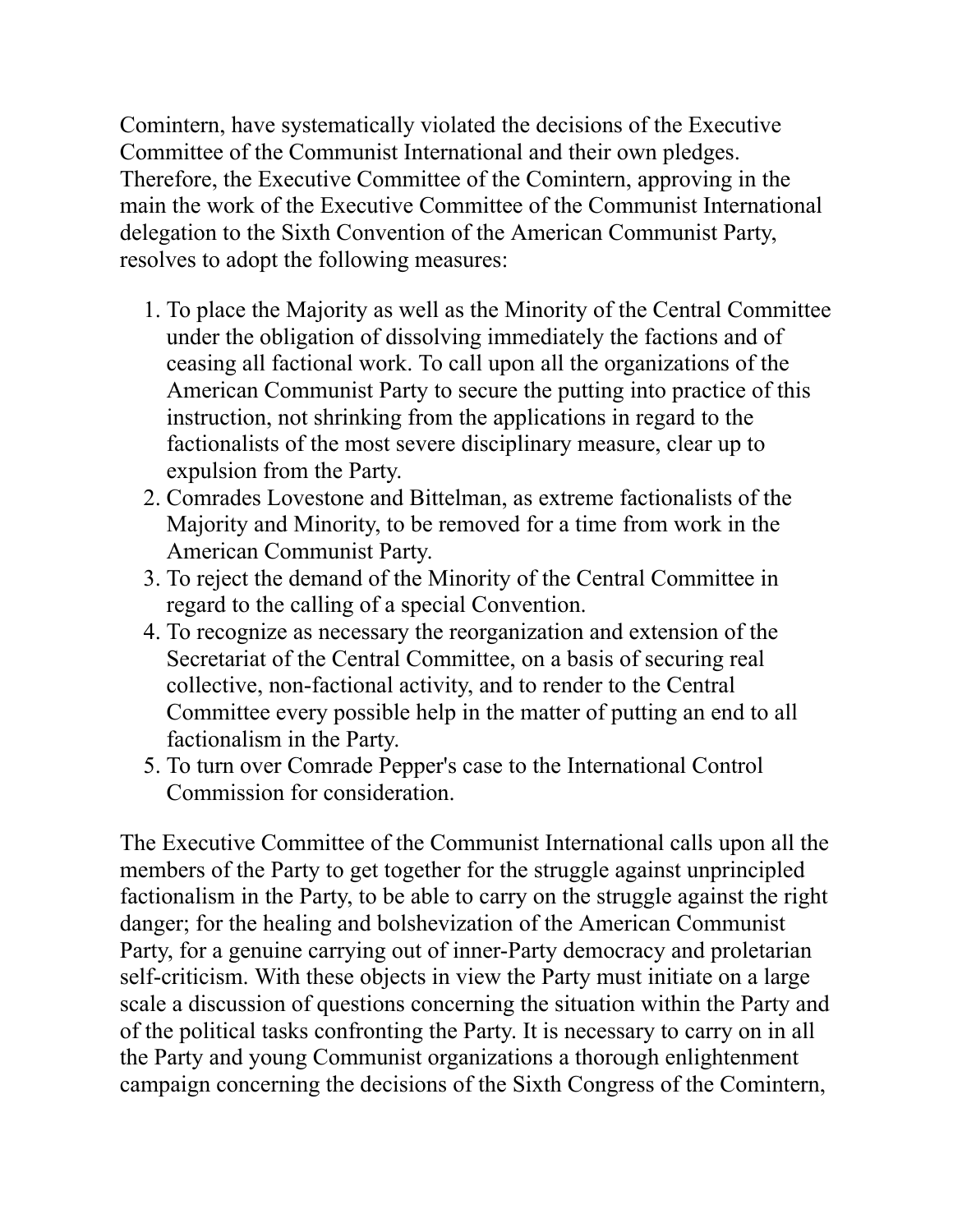the Open Letter of the E.C.C.I. to the Sixth Convention of the Communist Party of America, and concerning the present address of the Executive Committee of the Communist International. In the course of this enlightenment campaign, while waging a struggle against all opportunists who want to fight the Comintern, while uniting in that struggle all honest and disciplined comrades who are loyal to the Communist movement, the Communist Party must concentrate its attention on the most important questions of the revolutionary struggle of the proletariat in America—on the question of unemployment, struggle for social insurance, wages, working hours, work in the existing trade unions, work for the organization of new unions, struggle against reformism and struggle against the war danger. The Communist Party of the United States must strengthen its work in regard to recruiting and retaining in its ranks the new cadres of workers that are joining the Party, especially of the working youth. It must widen its agitational and organizational work in the big plants, in the main branches of industry and among the Negroes, and must secure for the Party an independent leading role in the industrial struggles of the working class that are developing, organizing in the process of the struggle the unorganized workers.

It is only by relentless struggle against the unprincipled factionalism, which is eating into the vitals of the Party, only by consolidating the whole Party for the carrying out its fundamental practical tasks on the basis of the line of the Comintern and by more energetic struggle against the right danger, that the American Communist Party will become a genuine Bolshevik vanguard of the American proletariat and will be converted into a mass political Party of the American workers in the ranks of which inner-Party democracy is being actually unfolded while at the same time an iron proletarian discipline is strengthened, to which all organizations and each individual member, unconditionally submits; in the ranks of which is practised the submission of the Minority to the Majority, on the basis of the Party's perusal of the line and practical directions of the Comintern. Such a Party will be capable to lead the American proletariat to victorious struggle against capitalism.

With Communist Greetings,

Executive Committee of the Communist International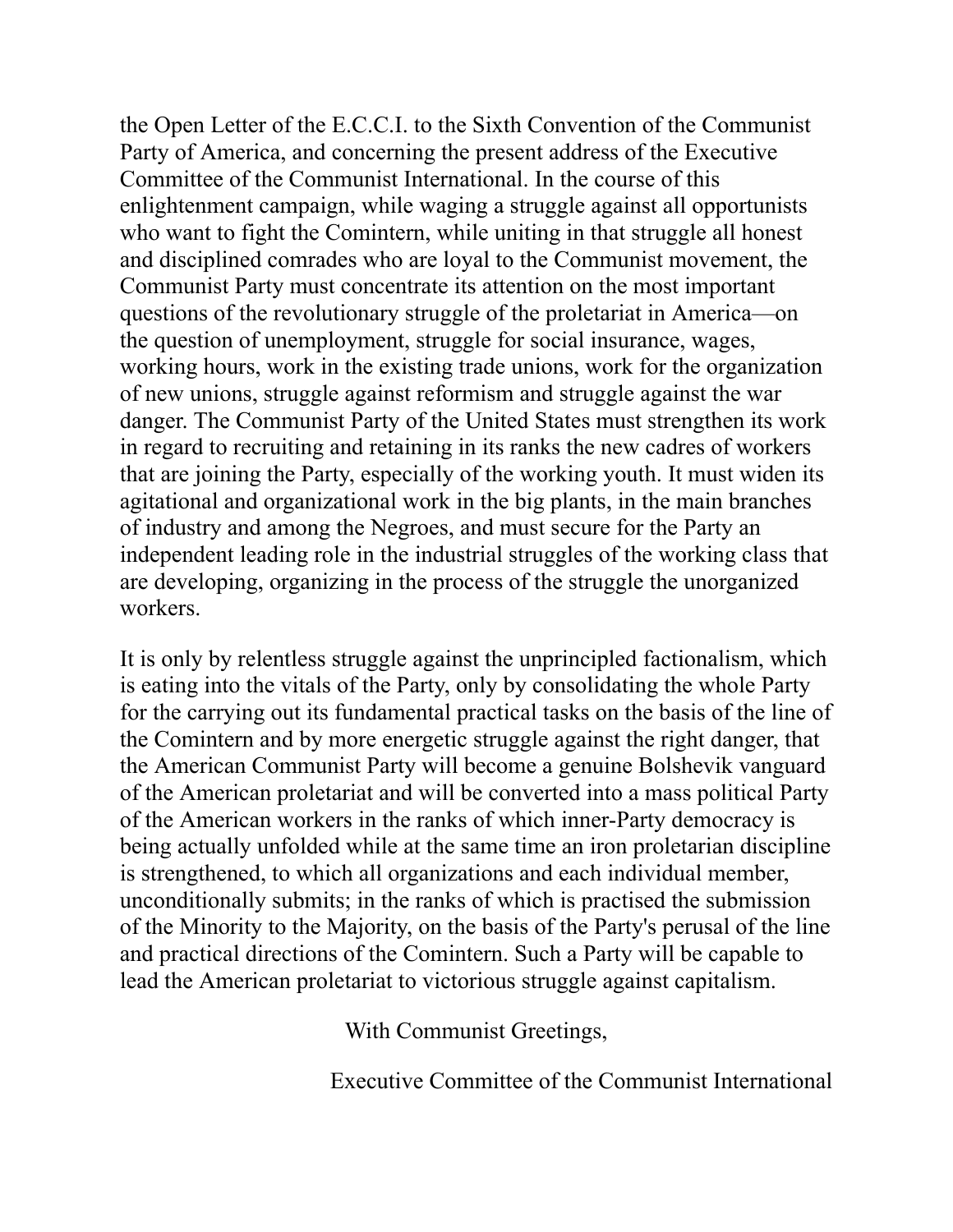#### **Part 5.** *Decision of Central Committee of C.P.U.S.A.*

- <span id="page-40-0"></span>1. The Central Committee accepts and endorses the Address to the American Party membership by the Executive Committee of the Communist International and undertakes to win the entire Party membership for the support of the Comintern Address.
- 2. The Central Committee pledges itself unconditionally to carry into effect the decisions contained in this Address.
- 3. The Central Committee pledges itself and its members to defend the Address of the Comintern before the membership against any ideological or other opposition to the Address.
- 4. The Central Committee calls upon the members of the delegation in Moscow to withdraw all opposition to the Address and to the decisions contained therein and to do all in their power to assist the Comintern and the Central Committee of the American Party to unify the Party in support of these decisions.
- 5. The Central Committee instructs the Secretariat to proceed immediately, in agreement with the Executive Committee of the Communist International, to take all measures necessary to put into application the decisions and to realize the objectives of the Comintern as expressed in the Address.
- 6. The Central Committee approves all decisions of the Secretariat of the same date, accepting and ordering immediate publication in the entire Party press of the Address of the E.C.C.I. to the American Party membership, and instructs the Secretariat to put these decisions into effect immediately.